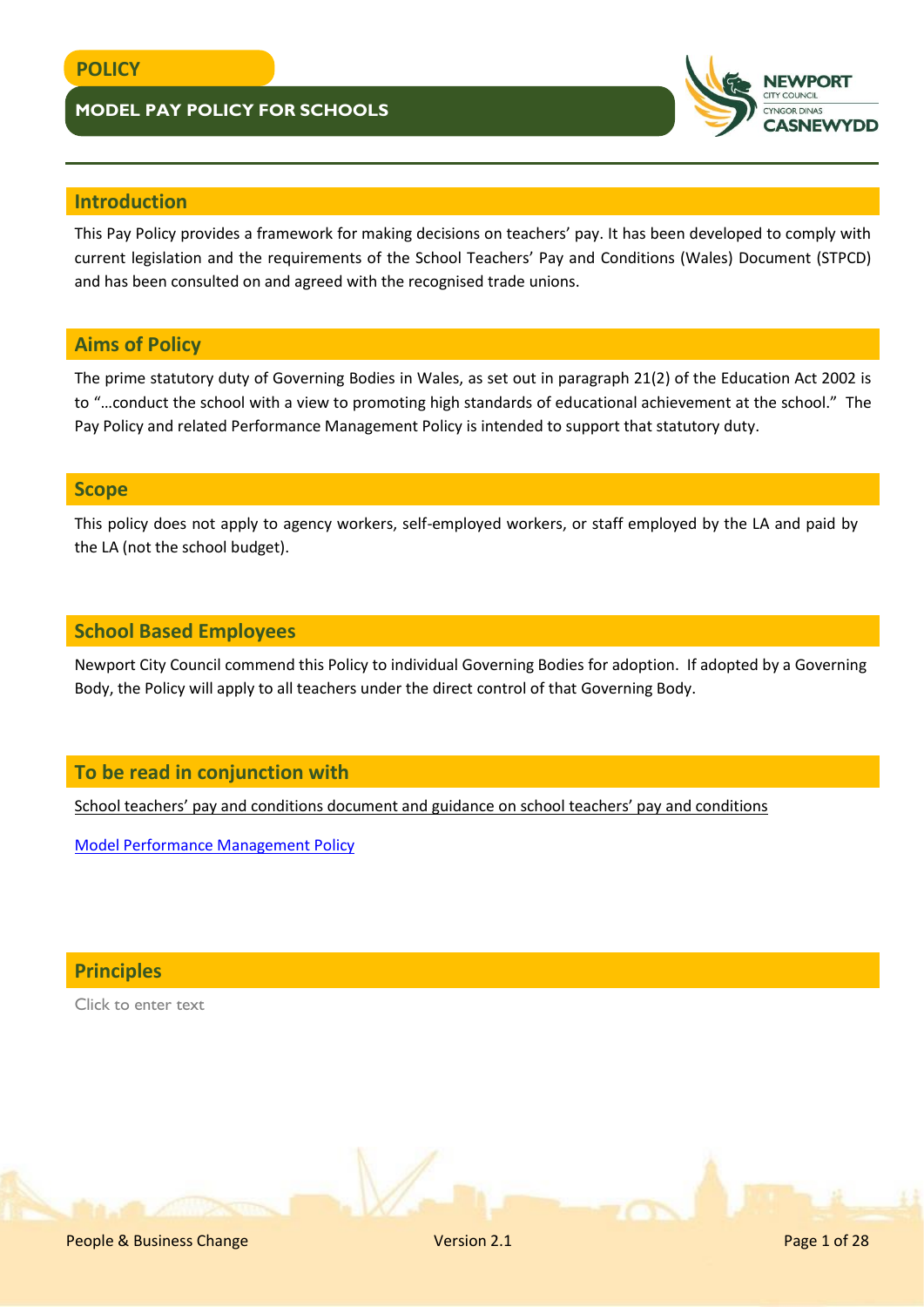

## **POLICY**

#### **INTRODUCTION**

This Pay Policy provides a framework for making decisions on teachers' pay. It has been developed to comply with current legislation and the requirements of the School Teachers' Pay and Conditions (Wales) Document (STPCD) and has been consulted on and agreed with the recognised trade unions.

The Governing Body of The Governing Body of School will act with integrity, confidentiality, objectivity and honesty in the best interests of the school; will be open about decisions made and actions taken, and will be prepared to explain decisions and actions to interested persons. Its procedures for determining pay will be consistent with the principles of public life: objectivity, openness and accountability. The Policy will support recruitment and retention and reward headteachers and teachers appropriately; and ensure accountability, transparency, objectivity and equality of opportunity.

#### **UNATTACHED TEACHERS**

The Council will act with integrity, confidentiality, objectivity and honesty in the best interests of the service; will be open about decisions made and actions taken and will be prepared to explain decisions and actions to interested persons. Its procedures for determining pay will be consistent with the principles of public life: objectivity, openness and accountability. The Policy will support recruitment and retention and reward teachers appropriately; and ensure accountability, transparency, objectivity and equality of opportunity.

Where reference is made to the Governing Body throughout this document, this should be substituted by the Council in the case of all teachers who are employed centrally. Decisions on pay progression for centrally employed teachers will be made by the Service Manager on receipt of recommendations from the teacher's appraiser. Any appeals against pay progression decisions will be heard by the Chief Education Officer/Nominated Senior Officer.

#### **EQUALITIES LEGISLATION**

The Governing Body will comply with relevant equalities legislation:

Employment Relations Act 1999

Equality Act 2010

Employment Rights Act 1996

The Part-time Workers (Prevention of Less Favourable Treatment) Regulations 2000

The Fixed-term Employees (Prevention of Less Favourable Treatment) Regulations 2002

The Agency Workers Regulations 2010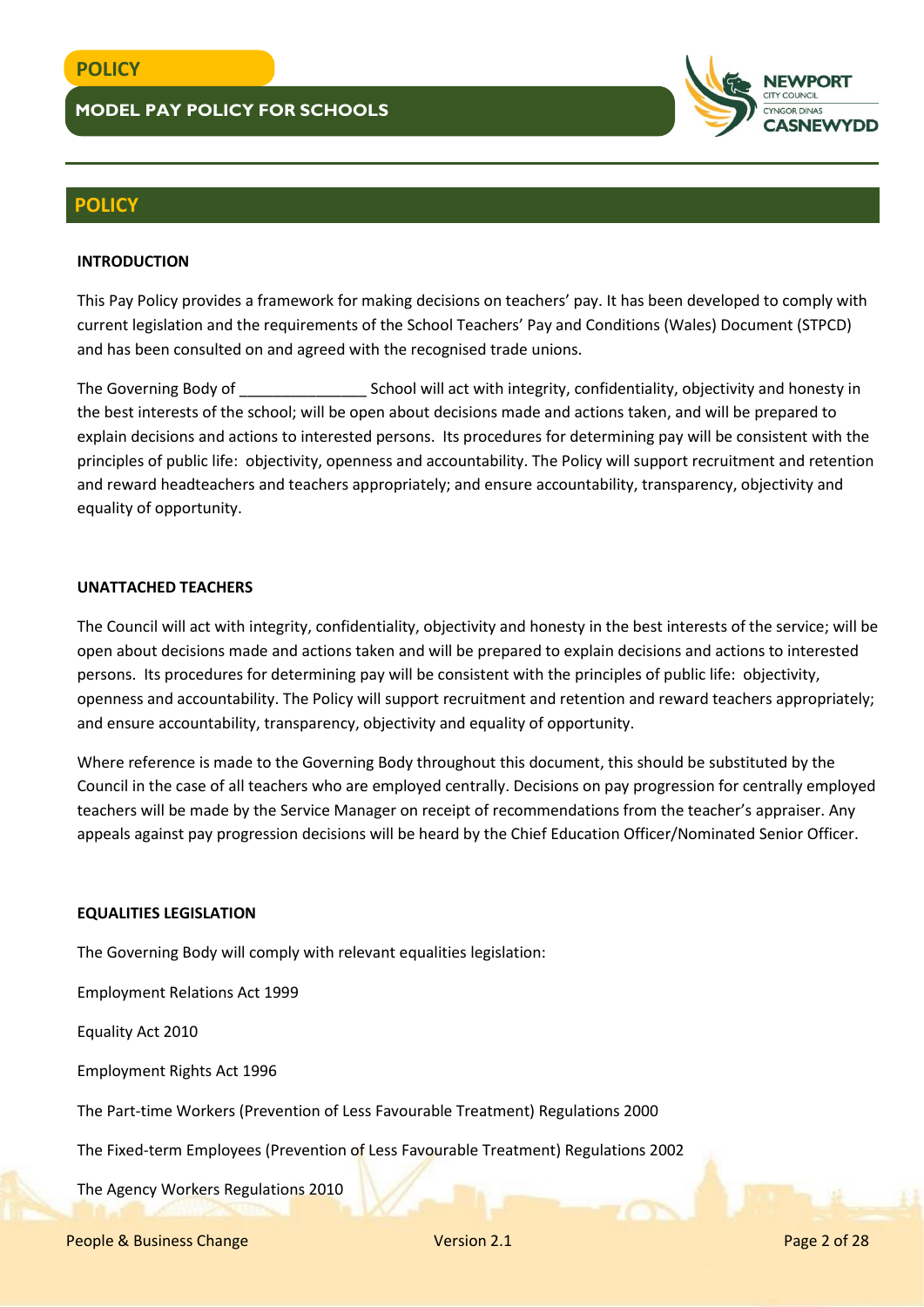

The Governing Body will promote equality in all aspects of school life, particularly as regards all decisions on advertising of posts, appointing, promoting and paying staff, training and staff development.

#### **EQUALITIES AND PERFORMANCE RELATED PAY**

The Governing Body will ensure that its processes are open, transparent and fair. All decisions will be objectively justified. Adjustments will be made to take account of special circumstances, e.g. an absence on maternity or longterm sick leave. The exact adjustments will be made on a case-by-case basis, depending on the individual headteacher's or teacher's circumstances and the school's circumstances.

#### **JOB DESCRIPTIONS**

The Governing Body will ensure that each member of staff is provided with a job description in accordance with their agreed staffing structure. Job descriptions will identify key areas of responsibility. Other than through a staffing restructure, where a job description is reviewed it can only be changed by agreement.

#### **ACCESS TO RECORDS**

The headteacher will ensure access for individual members of staff to their own employment records.

#### **APPRAISAL**

The responsibility for the appraisal of teachers is devolved to the Welsh Government. With effect from 30 September 2018, the responsibility for teachers' pay and conditions and decisions concerning pay for teachers in Wales is also devolved to the Welsh Government. The School Teachers' Pay and Conditions (Wales) Document ("the Document") sets out the relevant provisions in relation to pay.

The Governing Body will comply with School Teacher Appraisal (Wales) Regulations 2011 concerning the appraisal of headteachers and teachers through the application of the schools Performance Management Policy.

#### **DIFFERENTIALS**

The Governing Body will keep under review the differential in the pay structure taking full account of the provisions of the School Teachers' Pay and Conditions (Wales) Document and ensure that they are maintained between posts within the school, recognising accountability and job weight, and the Governing Body's need to recruit, retain and motivate sufficient employees of the required quality at all levels.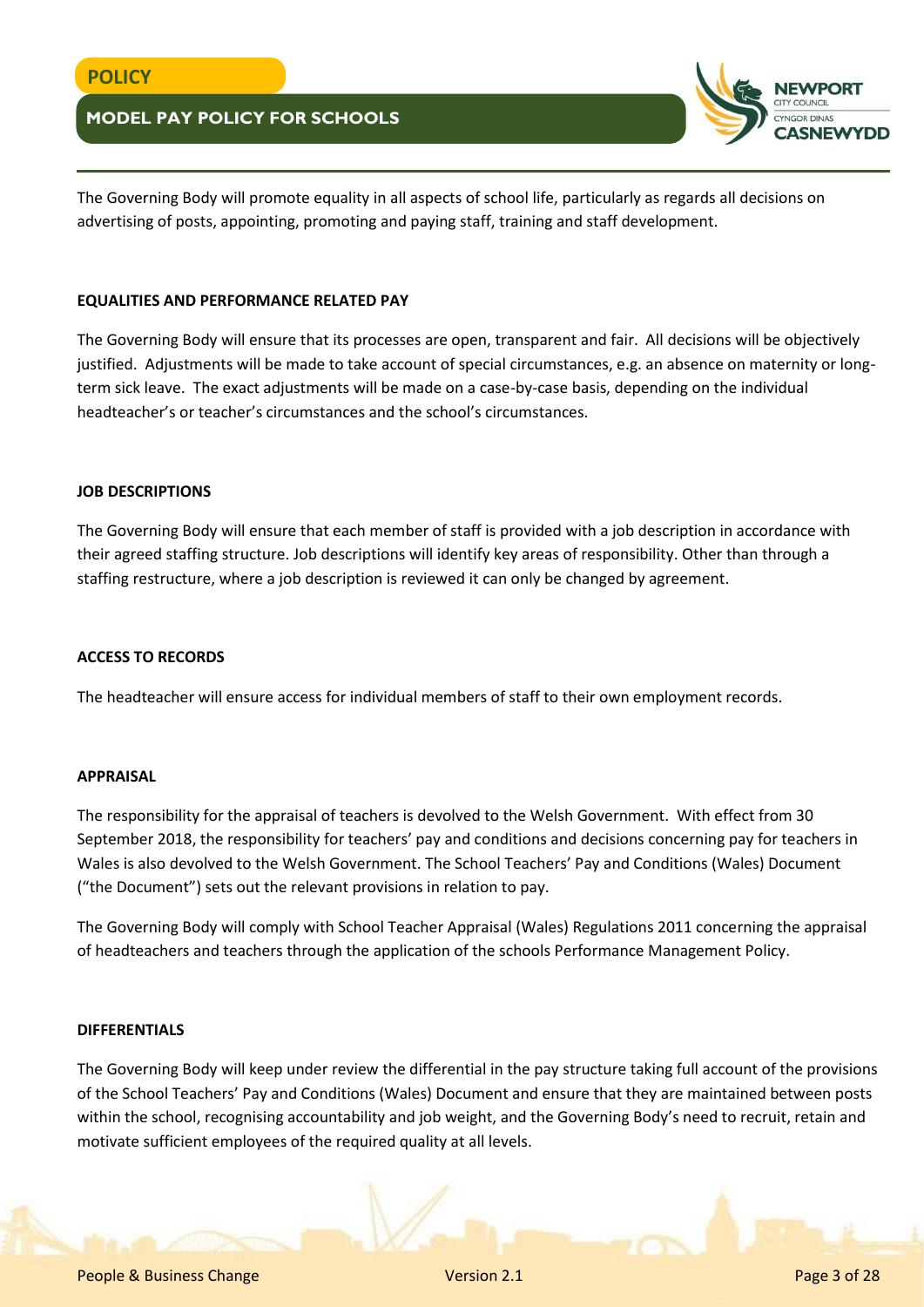

#### **DISCRETIONARY PAY AWARDS**

Criteria for the use of pay discretions are set out in this Policy and discretionary awards of additional pay will only be made in accordance with these criteria.

#### **SAFEGUARDING**

Where a pay determination leads or may lead to the start of a period of safeguarding, the Governing Body will comply with the relevant provisions of the Document and will give the required notification as soon as possible and no later than one month after the determination.

### **PROCEDURES**

The Governing Body will determine the annual pay budget on the recommendation of the Pay Committee, taking into account paragraph 19.2(e) of the Document.

The Governing Body has delegated its pay powers to the Pay Committee. Any person who has a pecuniary interest in the pay review of an employee of the school must withdraw from a meeting at which the pay or appraisal of that employee is under consideration. The headteacher must withdraw from that part of the meeting where the subject of consideration is his or her own pay. A relevant person must withdraw where there is a conflict of interest or any doubt about his/her ability to act impartially.

No member of the Governing Body who is employed to work in the school shall be eligible for membership of this Committee.

The Pay Committee will be attended by the headteacher in an advisory capacity. Where the Pay Committee has invited either a representative of the Local Authority to attend and offer advice on the determination of the headteacher's pay, that person will withdraw when the Committee starts to consider its decision. Any member of the Committee required to withdraw will do so.

The terms of reference for the Pay Committee will be determined from time to time by the Governing Body. The current terms of reference are:

- to achieve the aims of the whole school Pay Policy in a fair and equal manner;
- to review the school's Pay Policy on an annual basis in consultation with the relevant trade unions, ensuring that appropriate arrangements for linking appraisal to pay are in place, can be applied consistently and that pay decisions can be objectively justified.
- to apply the criteria set by the whole school Pay Policy in determining the pay of each member of staff at the annual review;
- to observe all statutory and contractual obligations;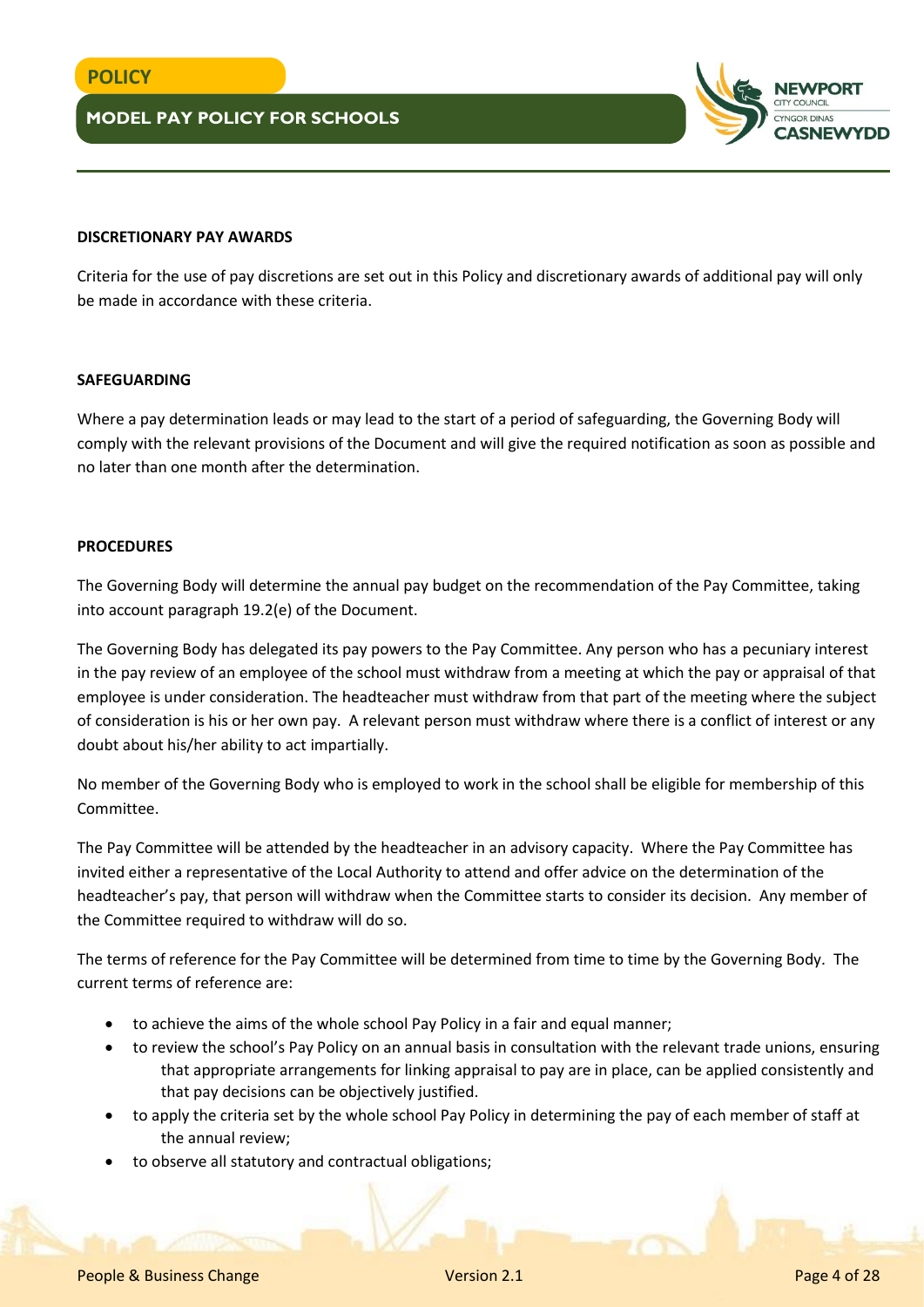- to minute clearly the reasons for all decisions and report the fact of these decisions to the next meeting of the full Governing Body;
- to advise the Governing Body regarding the likely annual budget needed for pay, bearing in mind the need to ensure the availability of monies to support any exercise of pay progression;
- to keep abreast of relevant developments and to advise the Governing Body when the school's Pay Policy needs to be revised;
- to work with the headteacher in ensuring that the Governing Body complies with the Appraisal Regulations 2011 (teachers);
- to monitor the outcomes of pay decisions ensuring the school's continued compliance with equalities legislation and provide an annual report on the operation of the Pay Policy, recording pay decisions taken and the equality impact. This report will be made available to staff and their trade union representatives.

The report of the Pay Committee will be placed in the confidential section of the Governing Body's agenda and will either be received or referred back.

#### **ANNUAL DETERMINATION OF PAY**

All teaching staff salaries, including those of the headteacher, deputy headteacher(s) and assistant headteacher(s) will be reviewed annually to take effect from 1 September. The Governing Body will complete teachers' annual pay reviews by 31 October and the headteacher's annual pay review by 31 December. They will complete the process without undue delay, and all teachers, including the headteacher, will be given a written statement setting out their salary and other financial benefits to which they are entitled.

The Governing Body will apply any change to pay scales and allowances, including TLR and SEN allowances, as a result of any pay award.

### **NOTIFICATION OF PAY DETERMINATION**

Decisions will be communicated to each member of staff by the Pay Committee in writing in accordance with paragraph 3.4 of the Document and will set out the reasons why decisions have been taken. An instruction to amend pay from the relevant date will be issued immediately after the time limit for the lodging of an appeal has passed, or immediately after an appeal has been concluded.

#### **APPEALS PROCEDURE**

The Governing Body has an appeals procedure in relation to pay in accordance with the provisions of paragraph 2.1(b) of the Document. It is set out in Appendix 1 of this Pay Policy.

**ASNEWYDD**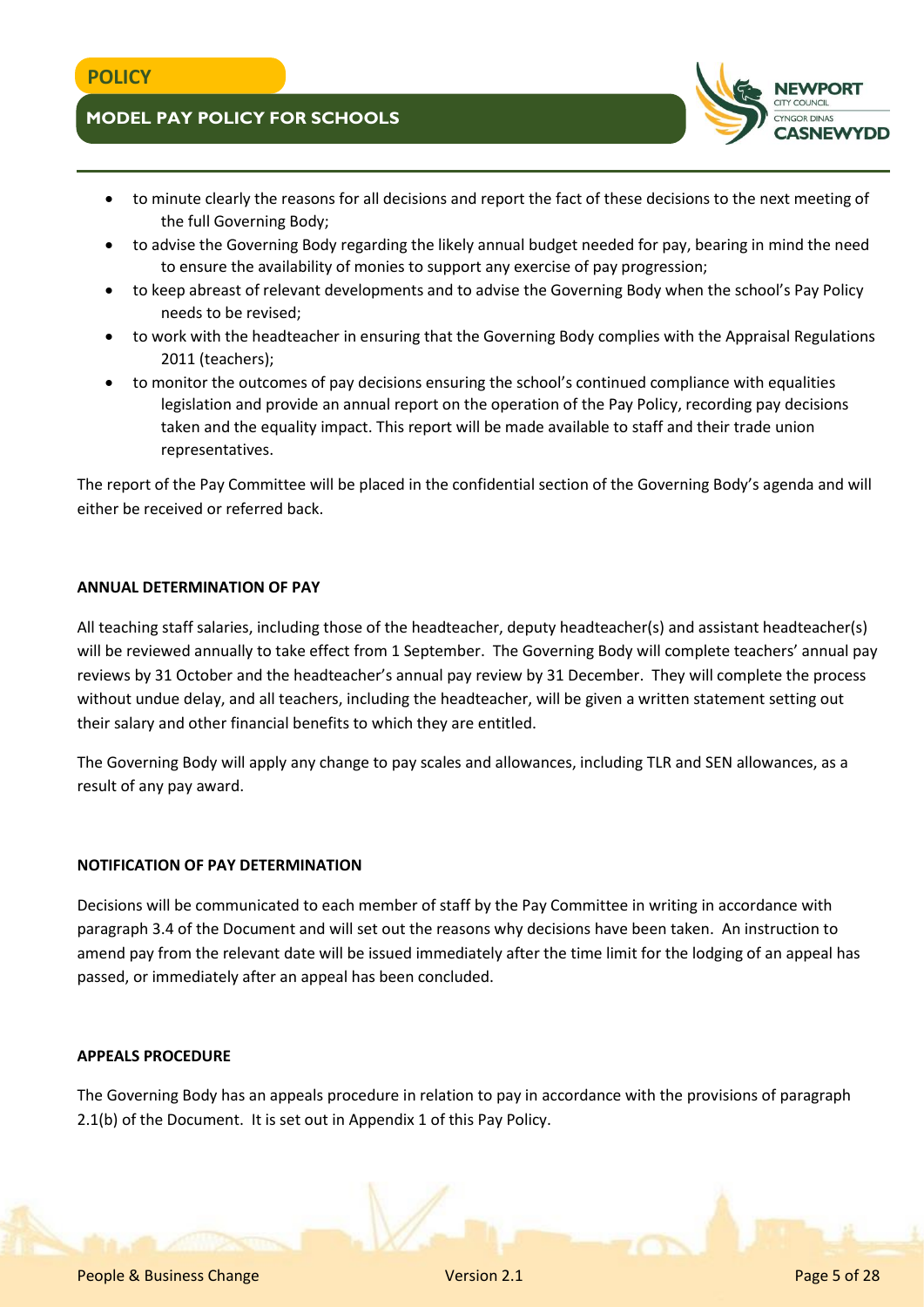

## **LEADERSHIP PAY**

The reference points for the Leadership pay range can be found in Appendix 4. The Governing Body will seek appropriate advice from the Local Authority or another independent expert source when setting/reviewing leadership pay ranges.

### **PAY ON APPOINTMENT**

The Governing Body has established the following pay ranges for the headteacher, deputy headteacher[s] and assistant headteacher[s]:

- Headteacher pay range: [Insert the school's 7 point range for headteacher]
- Deputy Headteacher pay range: [Insert the school's 5 point range for deputy headteachers]
- Assistant Headteacher pay range: [Insert the school's 5 point range for assistant headteachers]

### **HEADTEACHERS PAY**

For appointments on or after 1 September 2014, the Governing Body will determine a seven point pay range to be advertised and agree pay on appointment, taking account of the full role of the headteacher (Part 7 paragraphs 45.1 to 45.18 of the Document) and in accordance with Part 2 paragraph 9 of the Document and paragraphs 9 to 26 of the section 3 guidance:

- the Governing Body may review the school's headteacher group and the headteacher's pay range in accordance with paragraphs 5, 6, 8 and 9 (ordinary school), or paragraphs 5, 7, 8 and 9 (special school) of the Document;
- the Governing Body may determine the headteacher's pay range, as at 1 September or at any time they consider there have been significant changes to the responsibilities of the post (paragraph 10 of section 3 guidance).
- if the Governing Body makes a determination to change the headteacher's pay range it will determine the headteacher's pay range, in accordance with paragraph 9 of the Document; and paragraph 10 of the section 3 guidance;
- in accordance with paragraph 9.3 of the Document, the headteacher's pay range should not normally exceed the maximum of the headteacher group. However, the Governing Body may determine there are circumstances specific to the role or the candidate that warrant setting a higher than normal pay range. In considering whether this would be appropriate the Governing Body will take in to account the following criteria:
	- $\checkmark$  The context and challenge arising from pupils needs which affects the challenge in relation to improving outcomes e.g. high levels of deprivation in the community indicated through free school meal entitlement and/or English as an Additional Language indicators, high numbers of looked after children or children with special needs, high levels of pupil mobility.
	- $\checkmark$  A high degree of complexity and challenge which goes significantly beyond that expected of any headteacher of similar-sized school(s) and is not already reflected in the total unit score e.g. managing a school over several dispersed sites.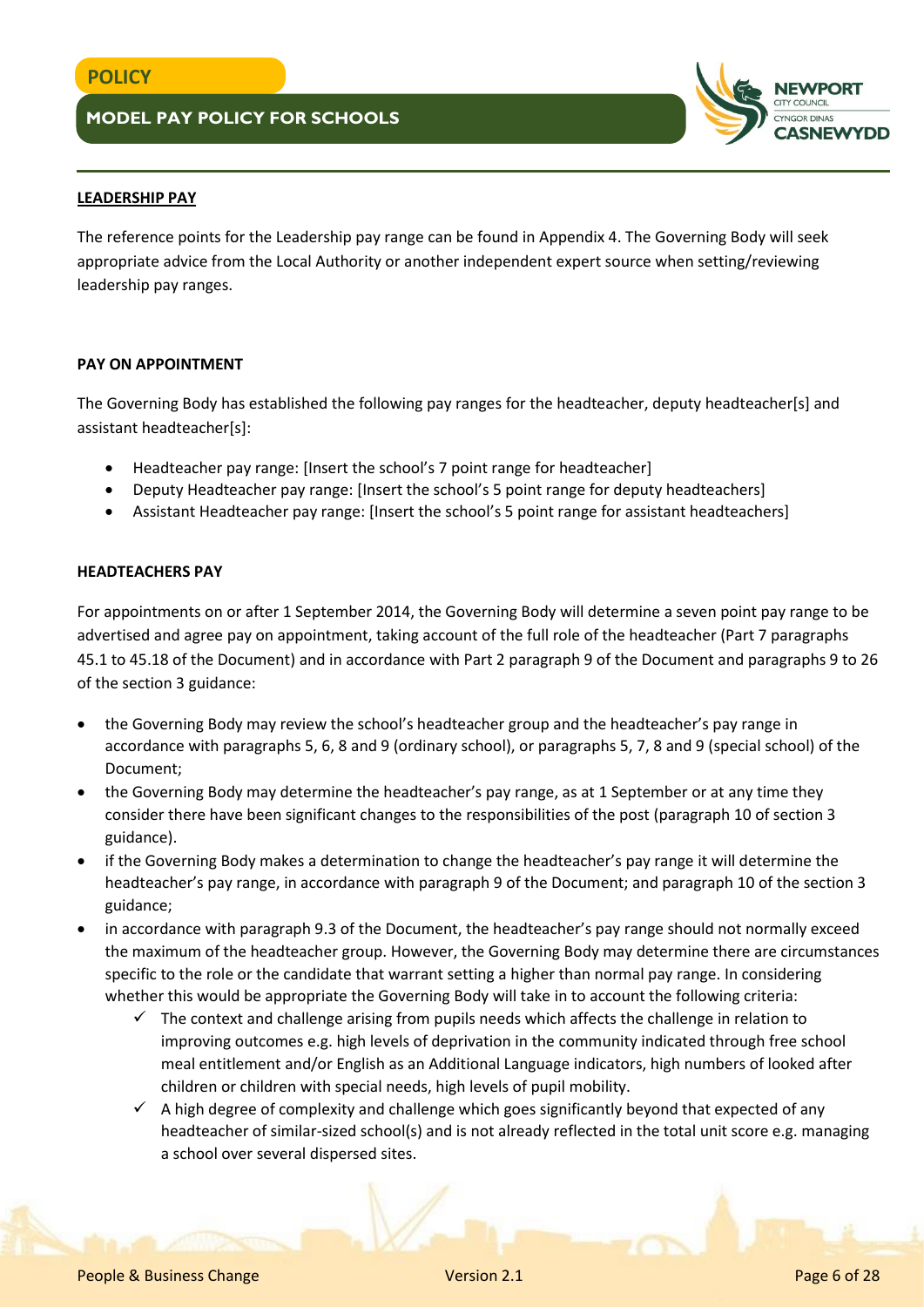

- $\checkmark$  Factors that may impede the school's ability to attract a field of appropriately qualified and experienced candidates.
- if the headteacher takes on permanent accountability for one or more additional schools, the Governing Body will take account of the provisions of paragraphs 6.6 and 9 of the Document; and paragraphs 12 and 13 of section 3 guidance, in setting the headteacher group and pay range;
- the Governing Body may consider exercising its discretion in order to secure the appointment of its preferred candidate. In circumstances where a candidate is appointed above the bottom point of the relevant pay range, in accordance with paragraph 9.2 of the Document, the Governing Body will ensure there is appropriate scope within the pay range to allow for performance related progress over time.
- the Pay Committee may consider the need to award any further temporary discretionary payments to a headteacher for clearly temporary responsibilities or duties that are in addition to the post for which their salary has been determined in line with paragraph 10.1 to 10.4 of the Document and paragraphs 17 to 24 of the section 3 guidance. In each case the relevant body must not have previously taken such reason or circumstance into account when determining the headteacher's pay range.
- the Pay Committee may consider using its discretion, in wholly exceptional circumstances, to exceed the 25% limit on discretionary payments, as set out in paragraph 10.4 of the Document and paragraphs 14 to 16 of section 3 guidance. However, before agreeing to do so, it will seek the agreement of the Governing Body which in turn will seek external independent advice before providing such agreement.

## **PAY PROGRESSION FOR SERVING HEADTEACHERS**

The Governing Body will determine the salary of a serving headteacher in accordance with paragraph 11 of the Document.

- the Pay Committee will review the headteacher's pay in accordance with paragraph 11.2 of the Document i.e. headteacher(s) to be awarded pay progression must demonstrate sustained high performance, having regard to the results of the most recent appraisal carried out in accordance with the Appraisal Regulations, and should give the individual an expectation of progression through the range ;
- in accordance with paragraph 11.2 (d) of the Document, pay decisions must be clearly attributable to the performance of the individual as recorded in the appraisal statement;
- The Pay Committee may consider the use of other temporary discretionary payments, as per the provisions of paragraph 10 of the Document that have not been previously taken into account when determining the headteacher's pay range.
- The Pay Committee may consider using its discretion, in wholly exceptional circumstances, to exceed the 25% limit on discretionary payments, as set out in paragraph 10.4 of the Document. However, before agreeing to do so, it will seek the agreement of the Governing Body which in turn will seek external independent advice before providing such agreement.

### **DEPUTY/ASSISTANT HEADTEACHERS**

The Governing Body will pay teachers as deputy or assistant headteachers only where the Governing Body is satisfied that, in the context of the teacher's duties, the role includes a significant responsibility that is not required of all classroom teachers or TLR holders.

People & Business Change Version 2.1 Page 7 of 28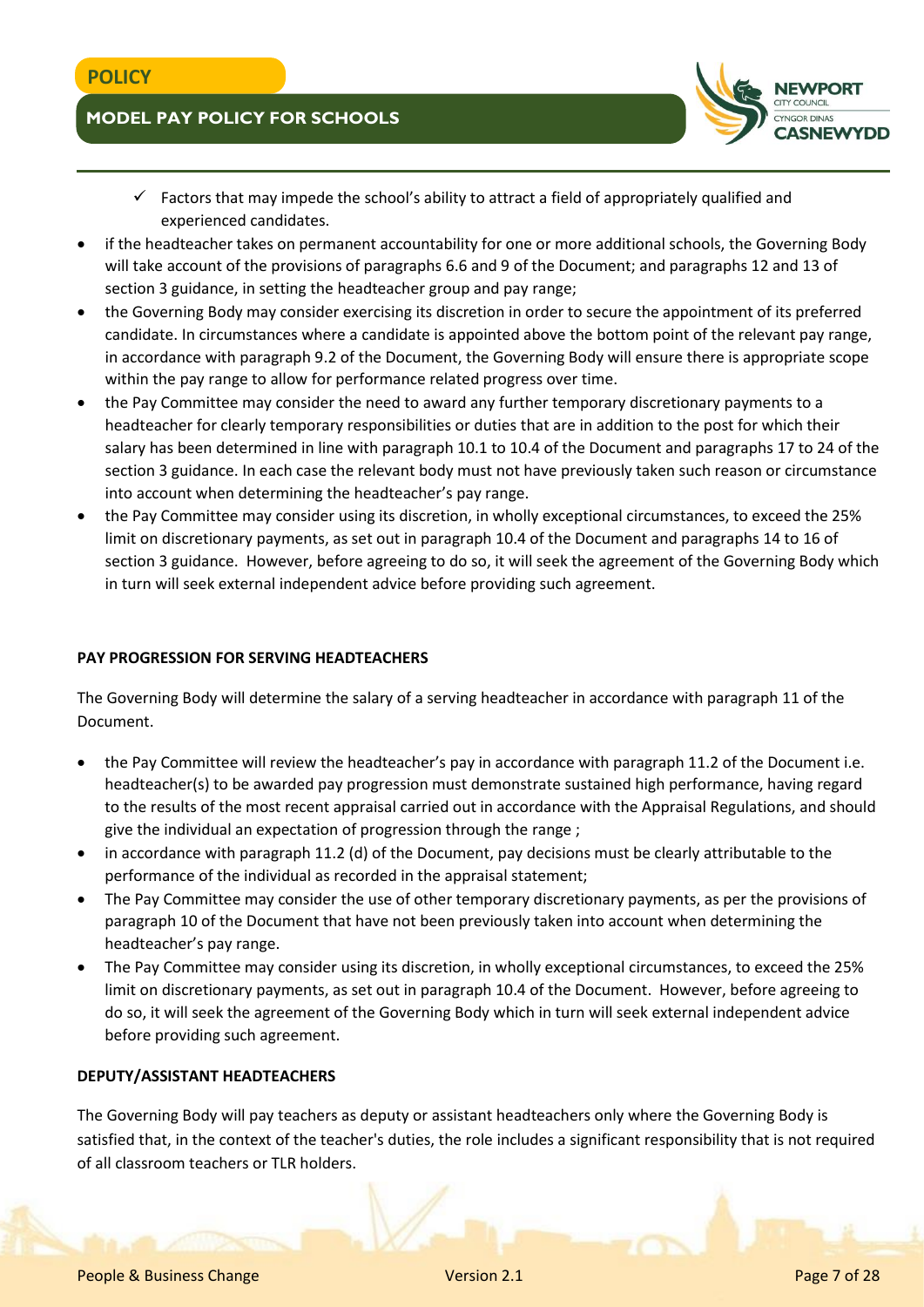

There will normally be a deputy headteacher in each school. The Governing Body must be satisfied that this significant responsibility features a job weight which exceeds that expected of any assistant headteacher employed in the same school, including responsibility for discharging in full the responsibilities of the head in the absence of the headteacher.

#### **PAY ON APPOINTMENT**

The Governing Body will, when a new appointment needs to be made, determine a five point pay range to be advertised and agree pay on appointment as follows:

- the Pay Committee will determine a pay range in accordance with paragraph 9 of the Document, taking account of the role of the deputy/assistant headteacher set out in paragraph 47 to 49 of the Document;
- The Pay Committee may consider exercising its discretion in order to secure the appointment of its preferred candidate. In circumstances where a candidate is appointed above the bottom point of the relevant pay range, in accordance with paragraph 9.2 and 9.4 of the Document, the Governing Body will ensure there is appropriate scope within the pay range to allow for performance related progress over time.
- the Pay Committee will determine the deputy or assistant headteacher's pay range at any time they consider there have been significant changes to the responsibilities of the post (paragraph 11 of section 3 guidance).
- the Pay Committee will record its reasons for the determination of the deputy /assistant headteacher pay range, in accordance with paragraph 11 of the section 3 guidance.

#### **PAY PROGRESSION FOR SERVING DEPUTY/ ASSISTANT HEADTEACHERS**

- the Pay Committee will review the deputy headteacher(s) and/or assistant headteacher(s) pay in accordance with paragraph 11 of the Document i.e. deputy or assistant headteacher(s) to be awarded pay progression must demonstrate sustained high performance, having regard to the results of the most recent appraisal carried out in accordance with the Appraisal Regulations, and should give the individual an expectation of progression through the range.
- in accordance with paragraph 11.2 (d) of the Document, pay decisions must be clearly attributable to the performance of the individual;
- the Pay Committee may determine the deputy headteacher pay range at any time in accordance with paragraph 11 of the section 3 guidance pursuant with the discretionary provisions of that paragraph and to maintain differentials;

#### **ACTING ALLOWANCES**

Acting allowances are payable to teachers who are assigned and carry out the duties of headteacher, deputy headteacher or assistant headteacher in accordance with paragraph 23 of the Document. The Pay Committee will, within a four-week period of the commencement of acting duties, determine whether or not the acting postholder will be paid an allowance. In the event of a planned and prolonged absence, an acting allowance will be agreed in advance and paid from the first day of absence.

Any teacher, who carries out the duties of headteacher, deputy headteacher, or assistant headteacher, for a period of four weeks or more, will be paid at an appropriate point of the headteacher's pay range, deputy headteacher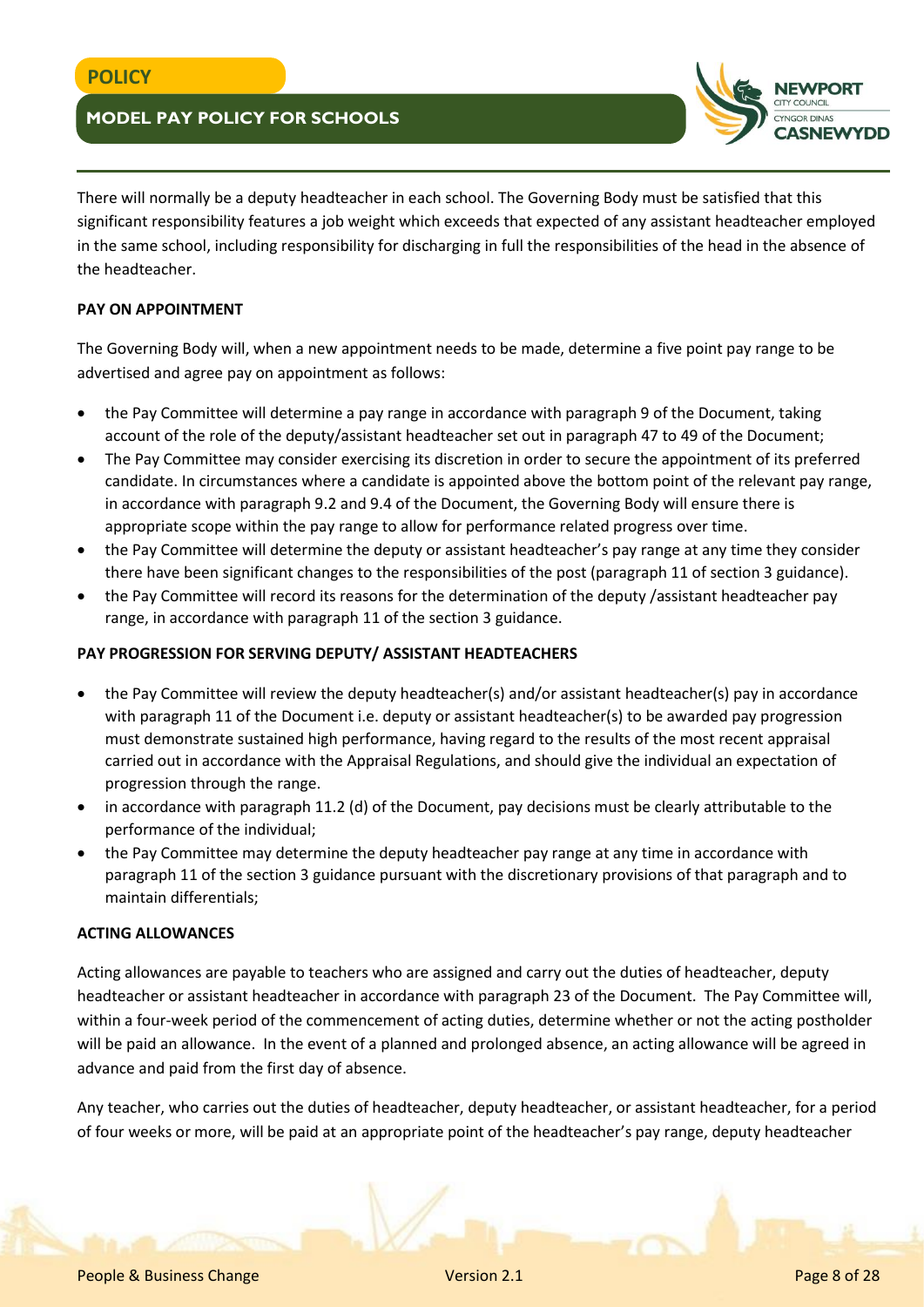

range or assistant headteacher range, as determined by the Pay Committee. Payment will be backdated to the commencement of the duties.

#### **CLASSROOM TEACHERS**

The reference points for classroom teachers' pay range, both main pay range and upper pay range, can be found in Appendix 4.

#### **PAY ON APPOINTMENT**

The Governing Body will not restrict the pay range advertised for, or starting salary and pay progression prospects available for classroom teacher posts, other than the minimum of the main pay range and the maximum of the upper pay range.

When determining the starting pay for a classroom teacher taking up their first appointment, as a qualified classroom teacher, the Governing Body will pay the teacher on the main pay range, and will allocate pay scale points, as a minimum, on the following basis:

- one point for each one year of service as a qualified teacher in a maintained school, Academy, City Technology College or independent school;
- one point for each one year of service as a qualified teacher in higher education or further education including sixth form colleges, or in countries outside England and Wales in a school in the maintained sector of the country concerned;

The Governing Body will also consider allocating one point for each three years of non-teaching experience spent working in a relevant area, including industrial or commercial training, time spent working in an occupation relevant to the teacher's work at the school, and experience with children/young people;

The Governing Body will, if necessary, use its discretion to award a recruitment incentive benefit to secure the candidate of its choice.

The Governing Body is committed to the principle of pay portability and will apply this principle in practice when making all new appointments where the teacher has previously been paid under the terms of the Document.

This means that when determining the starting pay for a classroom teacher who has previously worked in a Local Authority maintained school or academy in England and Wales, the Governing Body will pay the teacher on the main pay range or upper pay range at a scale point which at least maintains the teacher's previous pay entitlement where the teacher has previously been paid under the terms of the Document plus any pay progression which they would have received had they remained in their previous post.

The Governing Body will also pay classroom teachers who are "post-threshold teachers" as defined by the 2012 STPCD on the upper pay range.

Classroom teachers in their induction year will be awarded pay progression on the successful completion of induction.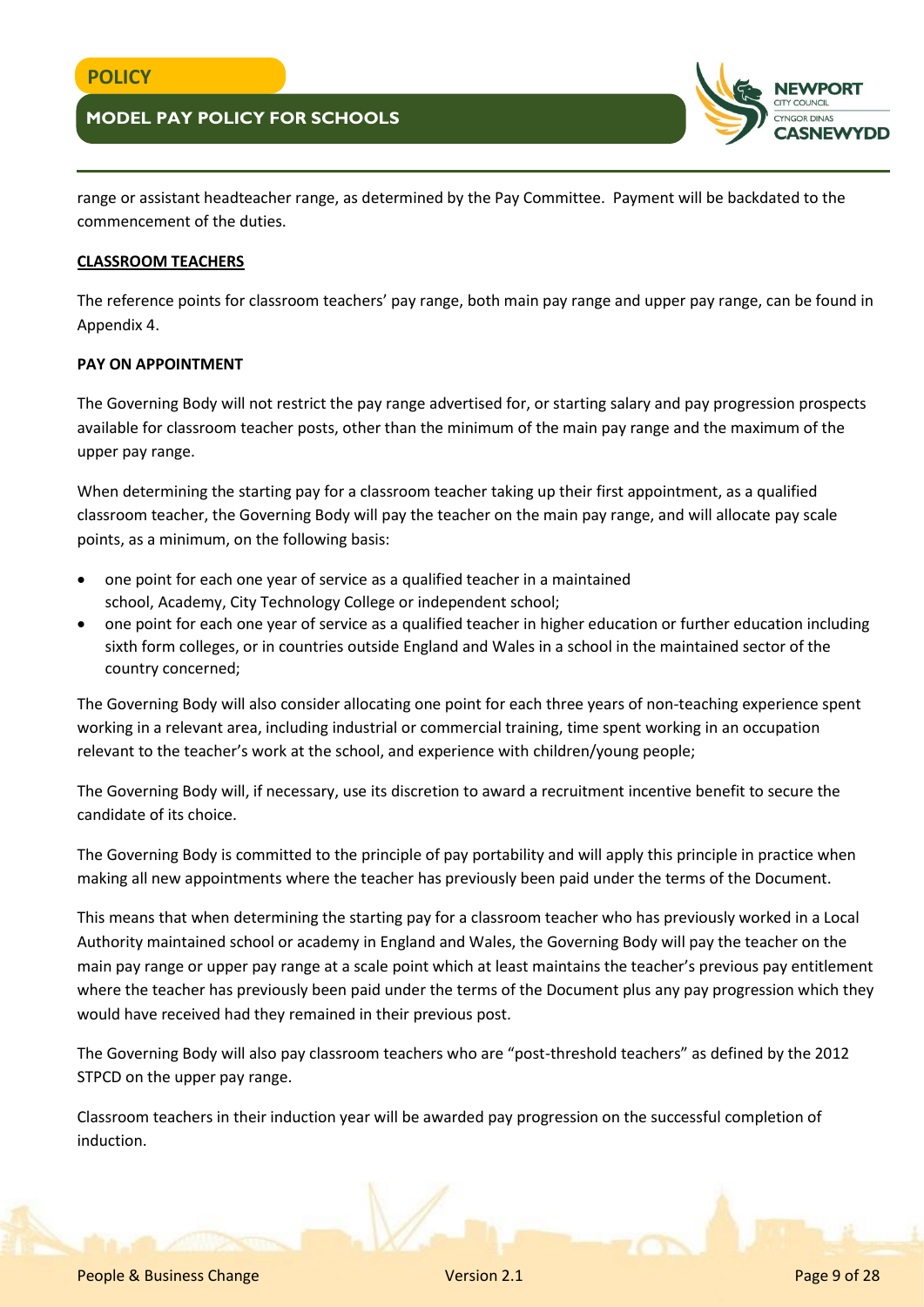

## **PAY DETERMINATIONS BASED ON PERFORMANCE FOR EXISTING MAIN PAY RANGE TEACHERS**

To be fair and transparent, assessments of performance will be properly rooted in evidence. Fairness will be assured by annual monitoring of the application of the Pay Policy and pay decisions.

The evidence used will be only that available through the performance management/appraisal process in accordance with the Appraisal Regulations 2011. Classroom teachers will be awarded pay progression on the main pay range following each successful performance management/appraisal review. Pay progression will occur unless significant concerns about the standards of performance have been raised in writing with the teacher during the annual performance management/appraisal cycle and have not been sufficiently addressed through support provided by the school by the conclusion of that process.

Where teachers have joined the school part way through a performance management/appraisal cycle, the Governing Body may ask teachers to provide evidence from the appraisal process in their previous school.

Teachers' appraisal review statements will contain pay recommendations. Final decisions about whether or not to accept a pay recommendation will be made by the Governing Body, having regard to the appraisal review statement and taking into account advice from the Senior Leadership Team. In accordance with section 31 (2) (d) of the Appraisal Regulations 2011, the appraisal review statement may be shared with the Pay Committee on a confidential basis to aid any decisions relating to pay progression however a copy will not be retained by the Pay Committee members following the meeting.

The Governing Body will award pay progression on the main pay range (paragraph 13.1 of the Document), where the teacher has demonstrated sustained high performance, having regard to the results of the most recent appraisal carried out in accordance with the Appraisal Regulations, and should give the individual an expectation of progression through the range unless the teacher has been notified that their service has been unsatisfactory for the previous academic year. The Pay Committee will normally exercise this discretion only in the context of the capability procedure. Where requested, the Pay Committee will give consideration to restoring the progression at the conclusion of the capability procedure. However, pay progression will not be applied retrospectively.

Where the teacher is subject to the Appraisal Regulations 2011, the Pay Committee will award pay progression provided the teacher's performance in the previous school year was successful, having regard to the results of the most recent appraisal (paragraph 19.2 (a) of the Document).

Where the teacher is not subject to the Appraisal Regulations 2011, the Pay Committee will award pay progression where the teacher's performance in the previous 12 months was successful having regard to all aspects of his/her professional duties and the Professional Standards for Teaching and Leadership, but in particular classroom teaching, in accordance with paragraph 19.2 (c) of the Document.

## **UPPER PAY RANGE**

### **APPLICATIONS TO BE PAID ON THE UPPER PAY RANGE**

People & Business Change Version 2.1 Page 10 of 28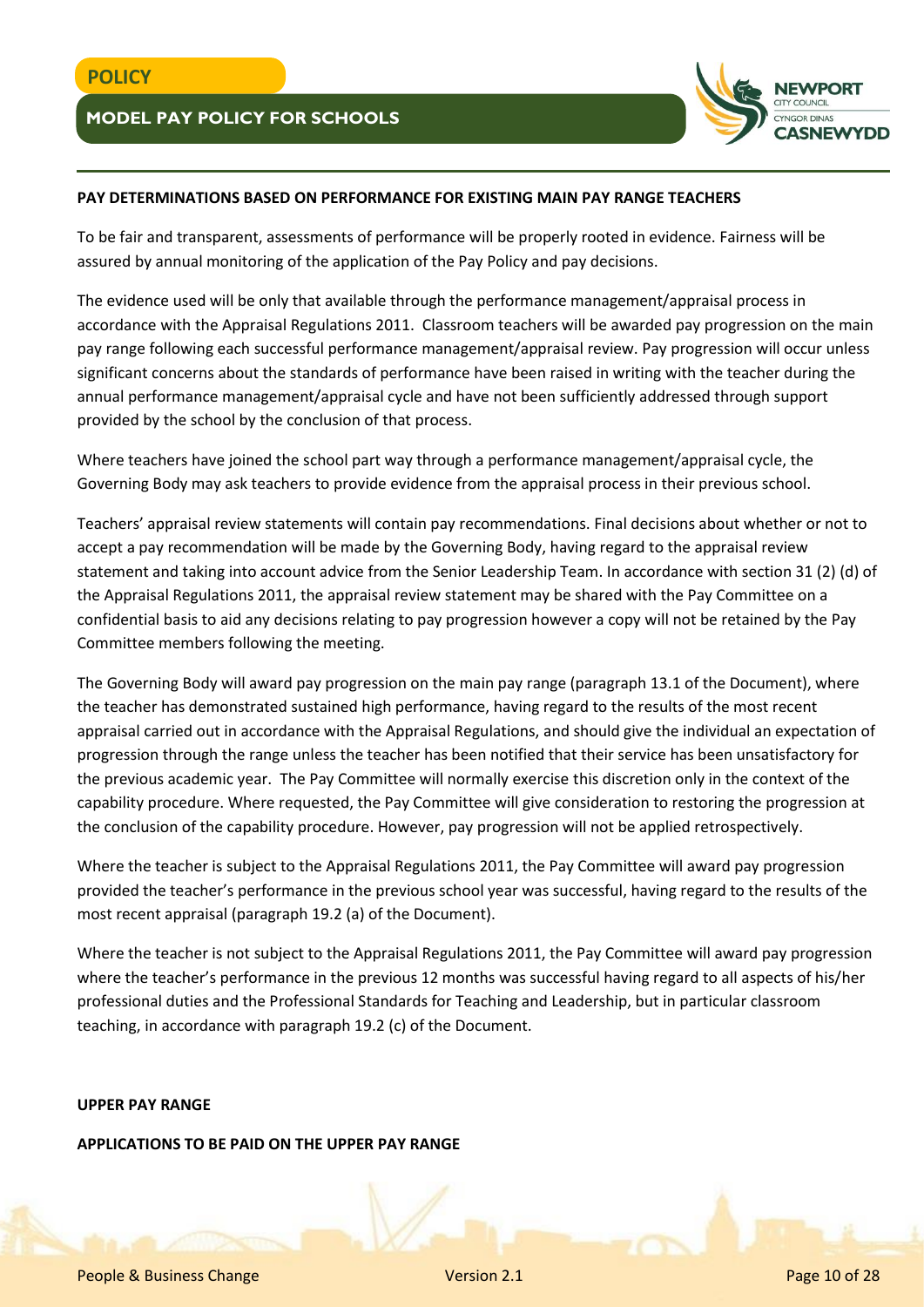

The School Teachers Pay and Conditions Document allows for any main pay range teacher to apply for upper pay range progression, however it is expected that the teachers at the upper end of the main pay range will be those with sufficient evidence to support an application.

If a teacher is simultaneously employed at another school(s), they may submit separate applications if they wish to apply to be paid on the upper pay range in that school(s). This school will not be bound by any pay decision made by another school.

All applications should include the results of the two most recent appraisals, under the Appraisal Regulations 2011. Where such information is not applicable or available, e.g. those returning from maternity or sickness absence, a written statement and summary of evidence designed to demonstrate that the applicant has met the assessment criteria must be submitted by the applicant.

In order for the assessment to be robust and transparent, it will be an evidence-based process only. Those teachers who are not subject to the Appraisal Regulations 2011, or who have been absent, through sickness, disability or maternity, may cite written evidence from a 3 year period before the date of application in support of their application. The Governing Body will ensure that its processes are open, transparent and fair and all decisions will be objectively justified.

#### **PROCESS**

One application may be submitted annually. The closing date for applications is normally <INSERT DATE AGREED BY GOVERNING BODY> each year; however, exceptions will be made in particular circumstances, e.g. those teachers who are on maternity leave or who are currently on sick leave. The process for applications is:

- Complete the school's application form, see Appendix 3
- Submit the application form to the headteacher by the cut-off date of <INSERT DATE>
- The headteacher will assess all applications to ensure consistency
- The headteacher will make a recommendation to the Pay Committee
- The Pay Committee will make the final decision, advised by the headteacher;
- Teachers will receive written notification of the outcome of their application by <INSERT DATE>
- Where the application is unsuccessful, the written notification will include the areas where it was felt that the teacher's performance did not satisfy the relevant criteria set out in this Policy (see 'Assessment' below) and the right to make representations and appeal the decision.
- If requested, oral feedback which will be provided by the headteacher. Oral feedback will be given within 10 school working days of the date of notification of the outcome of the application. Feedback will be given in a positive and encouraging environment and will include advice and support on areas for improvement in order to meet the relevant criteria.
- Successful applicants will move to the minimum of the upper pay range on 1 September in the academic year relevant to the application, backdated as necessary
- Unsuccessful applicants can appeal the decision. The appeals process is set out at the back of this Pay Policy.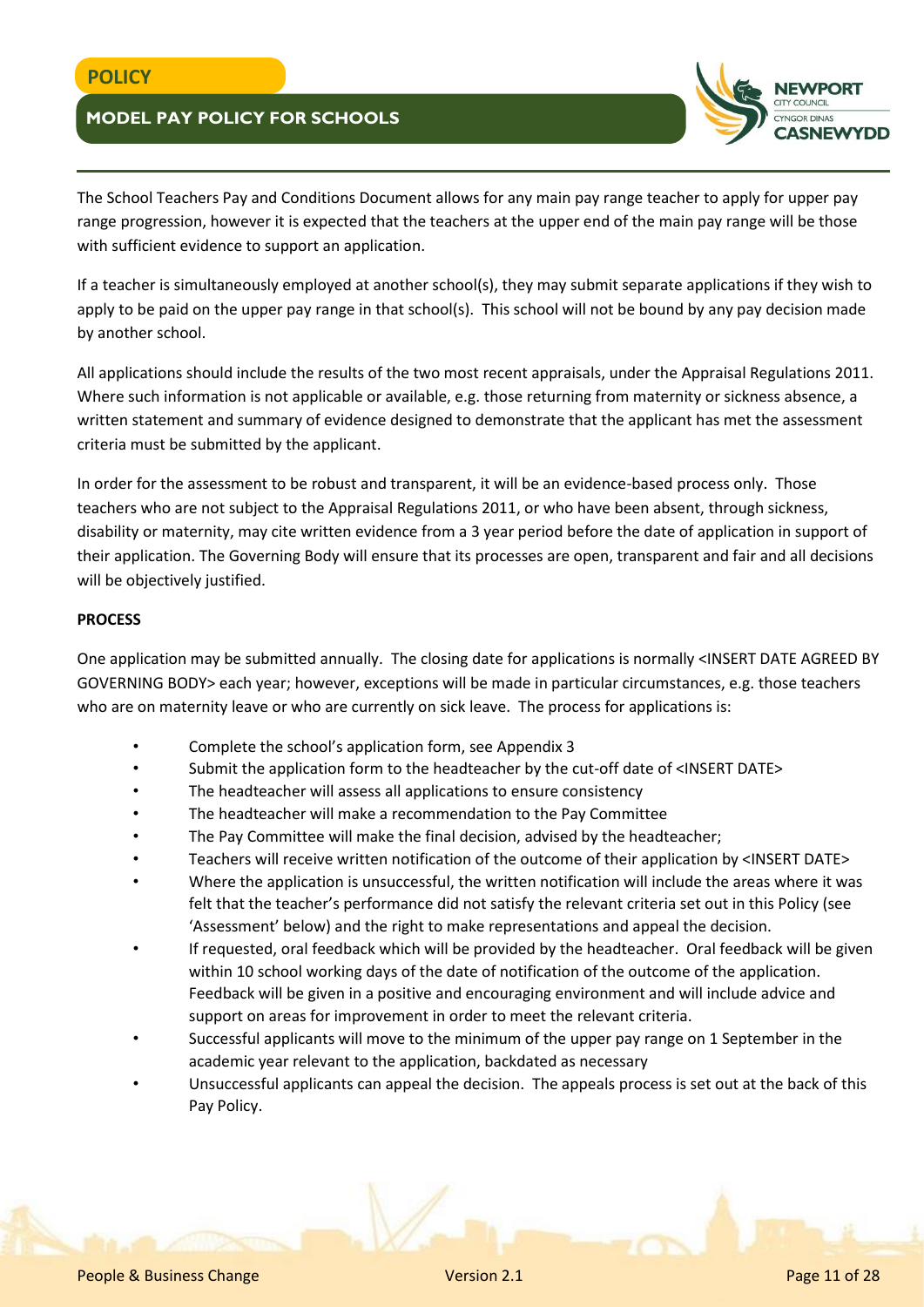

### **ASSESSEMENT**

For teachers applying to progress to the upper pay range from 1st September onwards one application can be submitted per year (by <INSERT DATE>). An application will be successful where the Governing Body is satisfied, through the appraisal statement and pay recommendation, that:

(a) the teacher is highly competent in all elements of the relevant standards; and

(b) the teacher's achievements and contribution to an educational setting or settings are substantial and sustained.

The Governing Body will be satisfied that the teacher has met these expectations for progression to the upper pay range where the criteria set out at Appendix 2 have been satisfied as evidence by two consecutive performance management reviews.

### **PAY DETERMINATIONS BASED ON PERFORMANCE FOR EXISTING UPPER PAY RANGE TEACHERS**

The Pay Committee will determine whether there should be any movement on the upper pay range. In making such a determination, it will only take into account the evidence available through the performance management/appraisal process.

The evidence based on the performance management/appraisal process, should show that the teacher has had a successful appraisal and has made good progress towards objectives. Pay progression will occur unless significant concerns about the standards of performance have been raised in writing with the teacher during the annual performance management/appraisal cycle and have not been sufficiently addressed through support provided by the school by the conclusion of that process.

Teachers' appraisal review statements will contain pay recommendations. Final decisions about whether or not to accept a pay recommendation will be made by the Pay Committee, having regard to the appraisal review statement and taking into account advice from the Senior Leadership Team. In accordance with section 31 (2) (d) of the Appraisal Regulations 2011, the appraisal review statement may be shared with the Pay Committee on a confidential basis to aid any decisions relating to pay progression however a copy will not be retained by the Pay Committee members following the meeting.

The Pay Committee will determine whether the evidence shows that the teacher has maintained the criteria set out Appendix 2, namely that the teacher is highly competent in the relevant standards; and that the teacher's achievements and contribution to the school are substantial and sustained.

Pay progression on the upper pay range will be clearly attributable to the performance of the individual teacher. The Pay Committee will be able to objectively justify its decisions.

Further information, including sources of evidence is contained within the school's Performance Management Policy.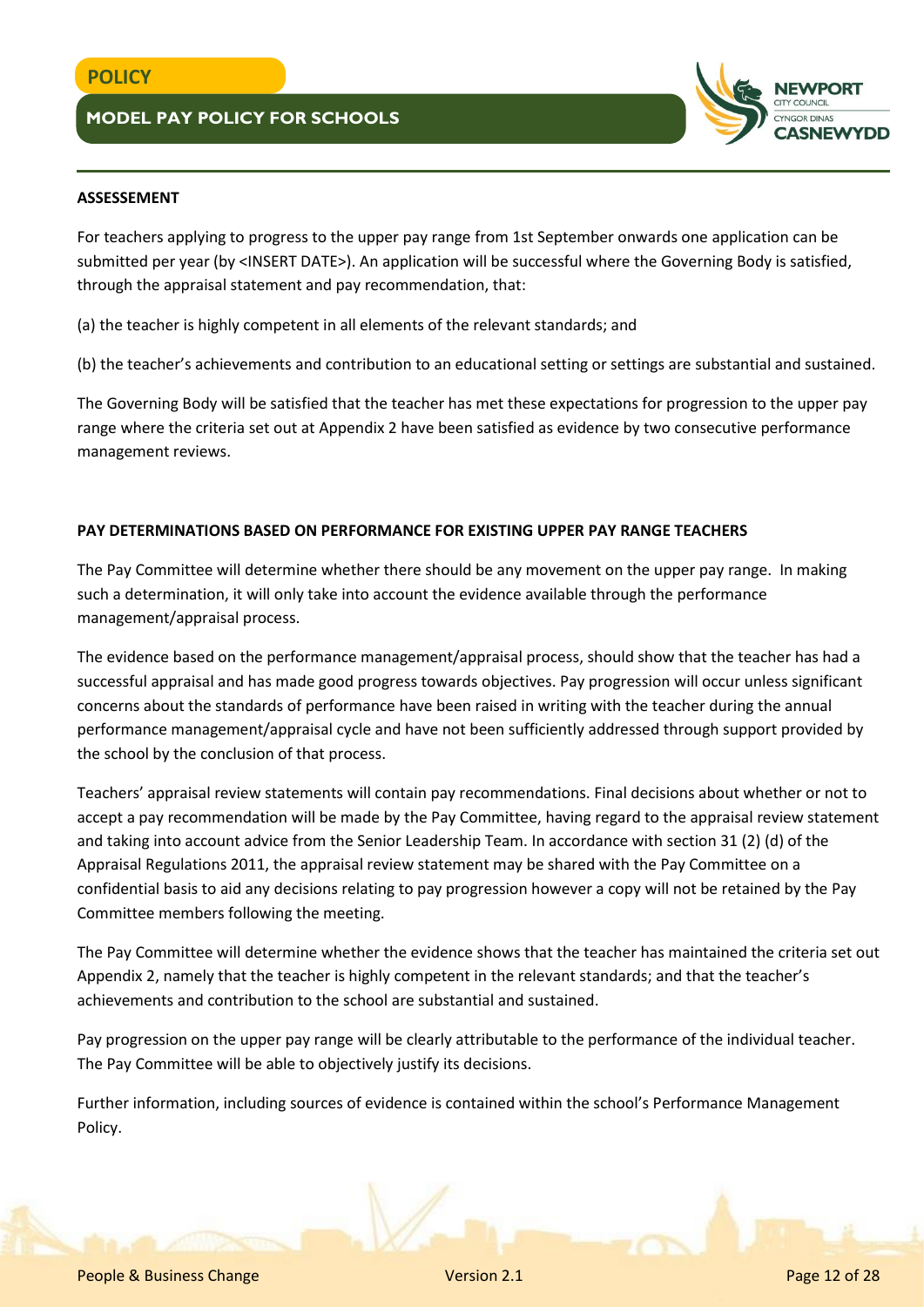

The Pay Committee will be advised by the headteacher in making all such decisions.

#### **UNQUALIFIED TEACHERS**

The reference points for unqualified teachers' pay range can be found in Appendix 4.

#### **PAY ON APPOINTMENT**

The Pay Committee will pay any unqualified teacher in accordance with paragraph 17 of the Document. The Pay Committee will determine where a newly appointed unqualified teacher will enter the scale, having regard to any qualifications or experience s/he may have, which they consider to be of value. The Pay Committee will consider whether it wishes to pay an additional allowance, in accordance with paragraph 22 of the Document.

### **PAY DETERMINATION BASED ON PERFORMANCE**

The Governing Body will follow the provisions of the Document and award pay progression on the unqualified teacher scale (paragraph 17 of the Document), unless the teacher has been notified that their service has been unsatisfactory for the previous academic year. The Pay Committee will normally exercise this discretion only in the context of the capability procedure. Where requested, the Pay Committee will give consideration to restoring the withheld progression at the conclusion of the capability procedure. However, pay progression will not be applied retrospectively.

The assessment will follow the same process and the same standards as set out above for Qualified Teachers.

### **LEADING PRACTIONER POSTS**

Such posts may be established for teachers whose primary purpose is the modelling and leading improvement of teaching skills, where those duties fall outside the criteria for the teaching and learning responsibility payment structure. Any additional posts that are created will be subject to consultation with the school staff and trade union representatives.

When determining the pay scales for such posts, the Governing Body will do this by reference to the weight of the responsibilities of the post and will bear in mind the need to ensure pay equality where posts are equally onerous and will ensure fair pay relativities between posts of differing levels of responsibility.

(The Policy of the Governing Body would be to appoint any new Leading Practitioner teacher to a 5 point range, as deemed appropriate by the Governing Body.)

(or) :-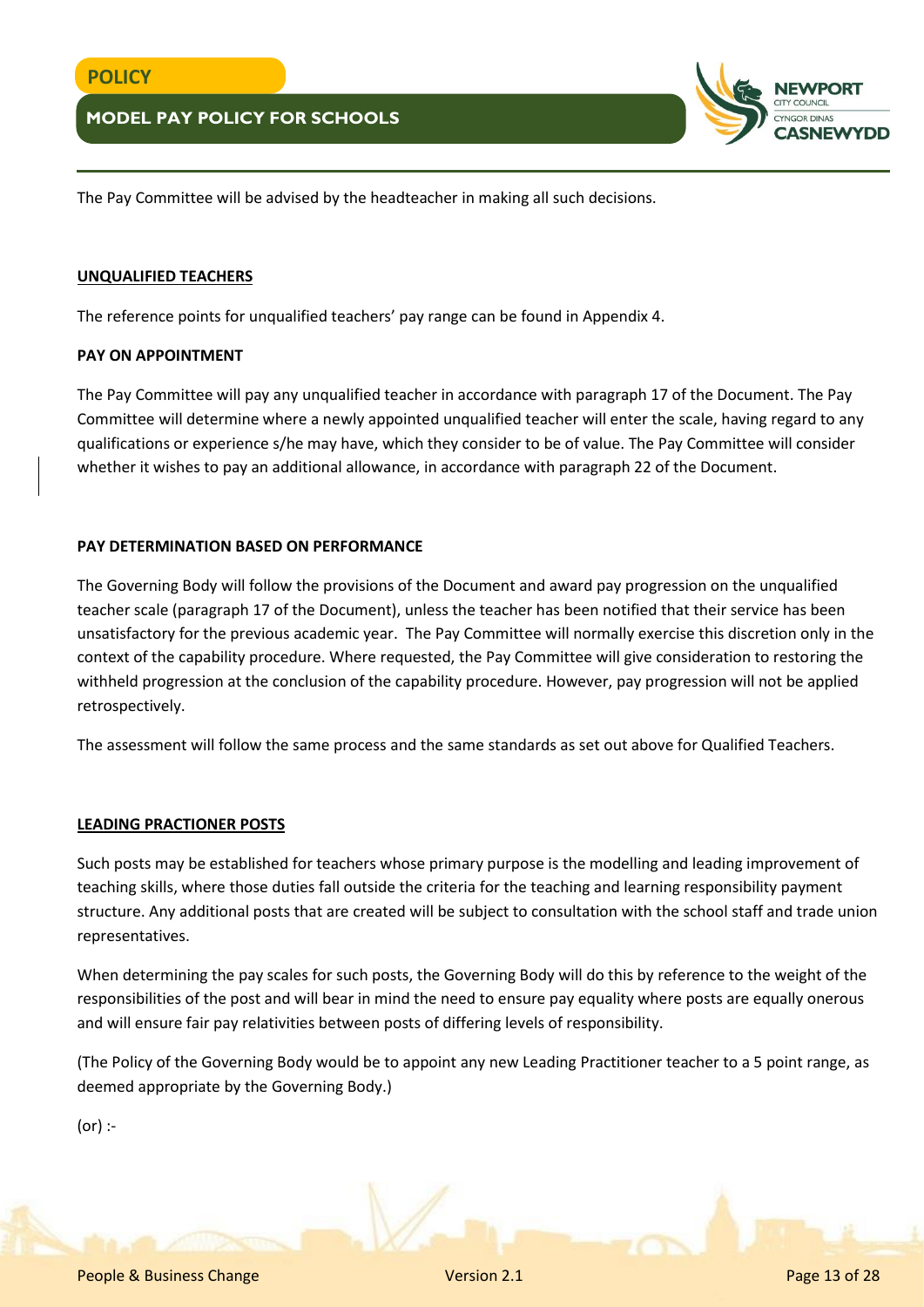

(The Governing Body has decided not to appoint Teachers to leading practitioner posts. The Governing Body will review this position on an annual basis.)

### **TEACHING AND LEARNING RESPONSIBILITY (TLR) PAYMENTS**

### **TLR1 AND 2**

The Pay Committee may award a TLR to a classroom teacher in accordance with paragraph 20 of the Document and paragraphs 48 to 55 of the section 3 guidance. TLR 1 or 2 will be for clearly defined and sustained additional responsibility in the context of the schools staffing structure for the purpose of ensuring the continued delivery of high-quality teaching and learning. All job descriptions will be regularly reviewed and will make clear, if applicable, the responsibilities for which a TLR is awarded. Posts of equal weight will be allocated TLR's of equal value.

The minimum and maximum range for a TLR1 and TLR 2 can be found in Appendix 4.

In the school the following levels and values will apply:

TLR 1:

[Insert the school's pay range and pay points for any TLR1 posts]

TLR 2:

[Insert the school's pay range and pay points for any TLR2 posts]

The criteria for the award of TLR 1 and 2 payments can be found in Appendix 4.

Teachers will not be required to undertake permanent additional responsibilities that meet the criteria outlined within Appendix 4 without payment of an appropriate permanent TLR1 or TLR2 payment.

### **TLR 3**

The Pay Committee may award a TLR3 of between the value of £555 and £2,757 in accordance with paragraph 20.3 of the Document.

Before making any TLR3 payment, the Governing Body must be satisfied that the responsibilities meet a, b and d of the above criteria; that they are being awarded for clearly time limited school improvement projects or externally driven responsibilities; and that the responsibilities are not a permanent or structural requirement which should instead be rewarded by means of a permanent TLR payment.

Where the Governing Body wishes to make TLR3 payments, the proposed responsibilities, level of payment and the duration of payment will be set out clearly and subject to consultation with staff and trade unions.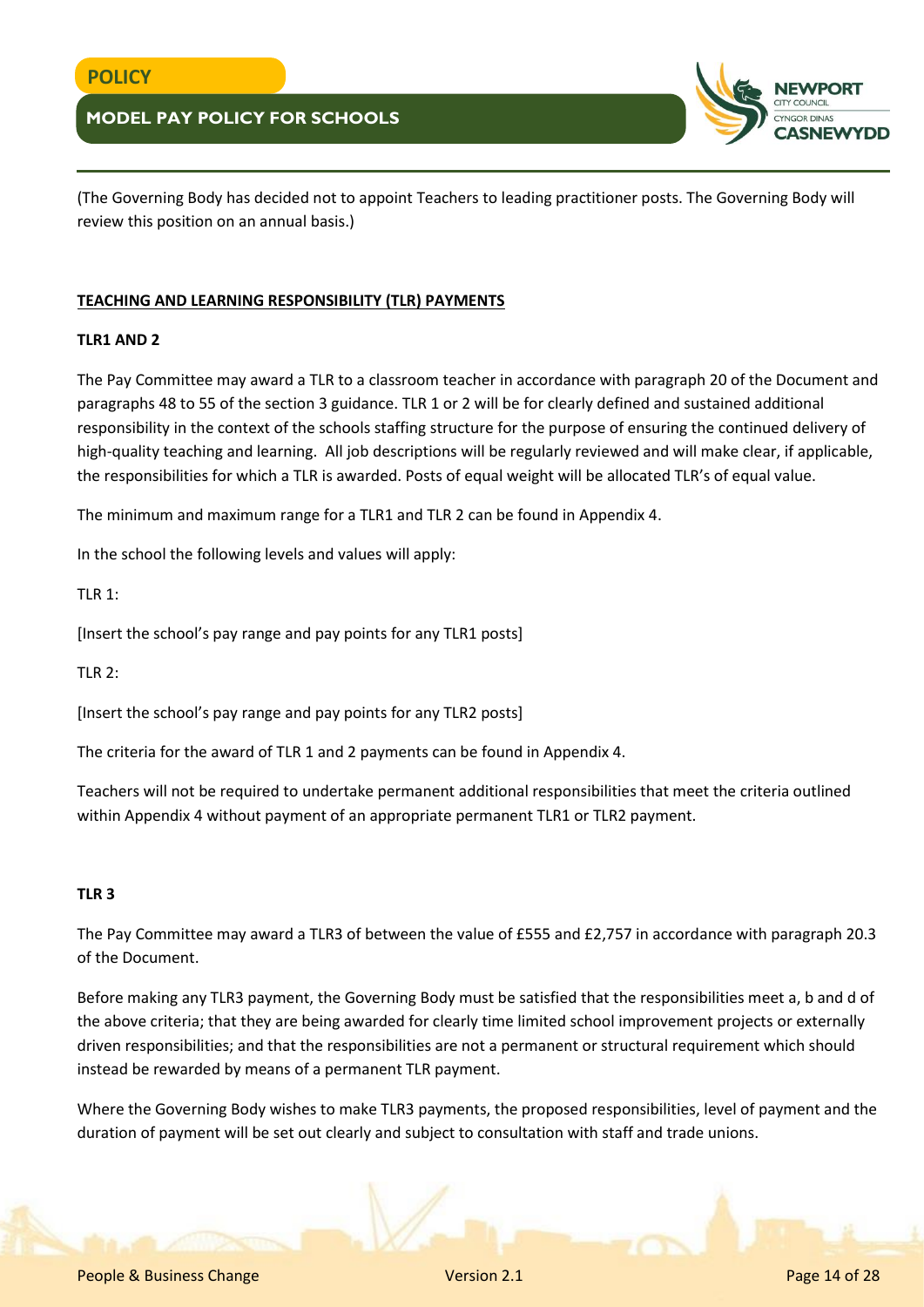

The Governing Body will advertise the position internally setting out in writing the duration of the fixed term, and the amount of the award will be paid in monthly instalments.

Although a teacher cannot hold a TLR1 and a TLR2 concurrently, a teacher in receipt of either a TLR1 or TLR2 may also hold a concurrent TLR3.

No safeguarding will apply in relation to an award of a TLR3.

The pro rata pay principle does not apply to part-time teachers in receipt of TLR3 payments.

### **SPECIAL EDUCATIONAL NEEDS ALLOWANCE**

The Pay Committee will award an SEN allowance of no less than £2,209 and no more than £4,359 to any classroom teacher who meets the criteria as set out in paragraph 21 of the Document.

When deciding on the amount of the allowance to be paid, the Governing Body will take into account the structure of the school's SEN provision, whether any mandatory qualifications are required for the post, the qualifications or expertise of the teacher relevant to the post; and the relative demands of the post (paragraph 21.3 of the Document). The Governing Body will also establish differential values in relation to SEN roles in the school in order to reflect significant differences in the nature and challenge of the work entailed so that the different payment levels can be objectively justified. The Governing Body will take account of paragraphs 56 to 60 of the section 3 guidance.

### **SUPPORT STAFF**

The Pay Committee notes its powers to determine the pay of support staff in accordance with paragraph 15 [or 27] of the Staffing of Maintained Schools (Wales) Regulations 2006. The Pay Committee will determine the pay grade of support staff on appointment in accordance with the scale of grades, currently applicable in relation to employment with the Local Authority, which the Pay Committee consider appropriate for the post. In reaching its determination, the Pay Committee will consider the advice of the Local Authority but will not consider itself bound by that advice.

#### **PART-TIME EMPLOYEES**

**Teachers:** The Governing Body will apply the provisions of the Document in relation to part-time teachers' pay and working time, in accordance with paragraph 39 and 40, and paragraphs 40-45 and 79-86 of the section 3 Guidance.

**All staff:** The Governing Body will ensure that all part-time employees are treated no less favourably than a fulltime comparator in accordance with their legal obligations.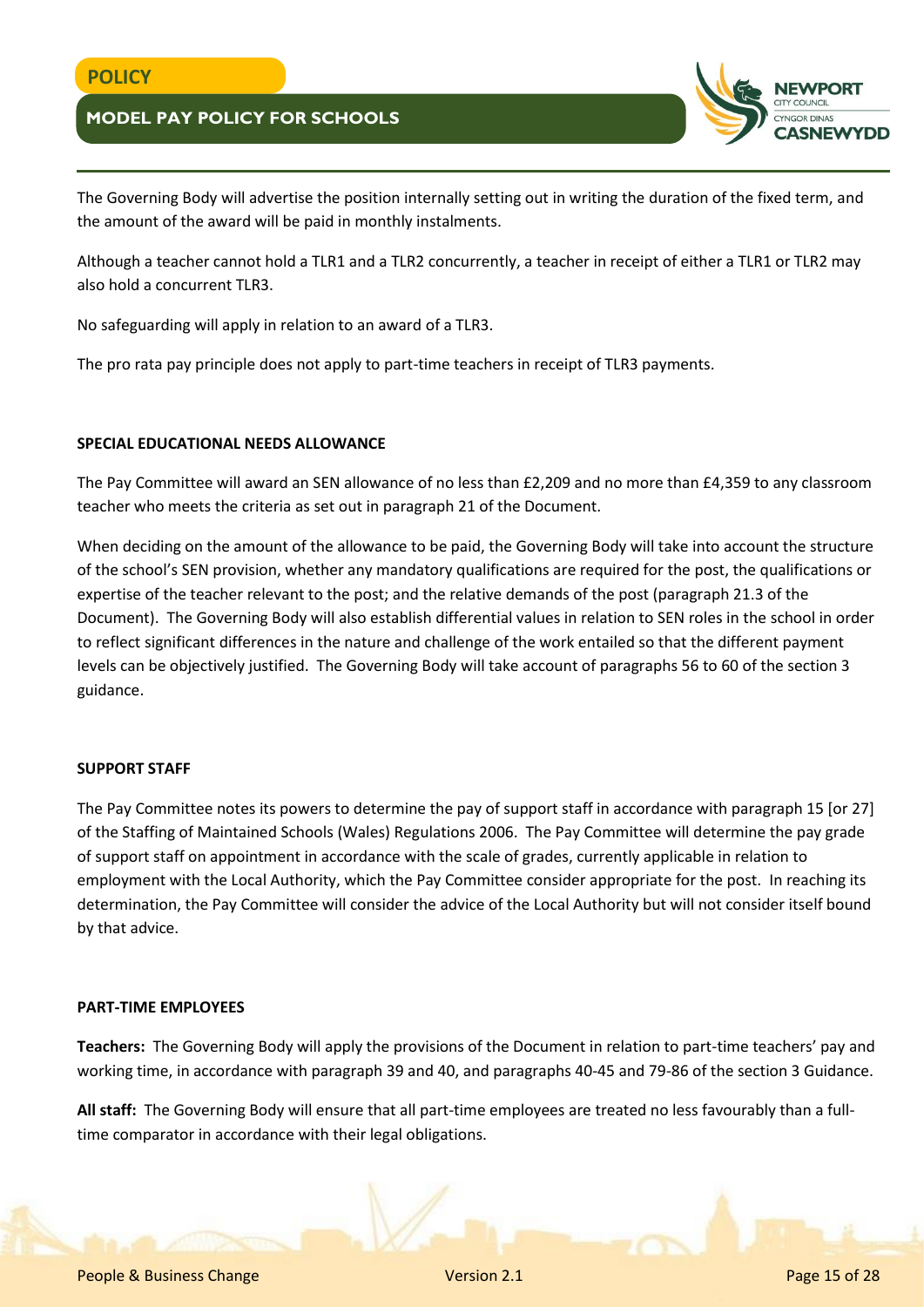

## **TEACHERS EMPLOYED ON A SHORT NOTICE BASIS**

Such teachers will be paid in accordance with paragraph 41 of the Document.

The Governing Body recognises that supply teachers employed by the Local Authority or the school are entitled to annual pay determination and consideration for pay progression in the same way as other teachers. The Governing Body will ensure that, where they are informed by a supply teacher that they have worked most frequently within this school, decisions on pay progression will be undertaken by the Pay Committee, subject to the school's Performance Management Policy. This provision does not apply to supply teachers employed by agencies as they are not covered by the provisions of the Document.

### **RESIDENTIAL DUTIES (remove if not applicable**)

The Pay Committee will take account of agreements reached in the National Joint Council for Teachers in Residential Establishments in determining payments for residential duties paragraph 25 of the Document.

#### **ADDITIONAL PAYMENTS**

In accordance with paragraph 26 of the Document and paragraphs 61-69 of the section 3 Guidance, the Governing Body may make payments in accordance with the criteria set out in the Policy to a teacher, other than a headteacher in respect of:

- continuing professional development undertaken outside the school day;
- activities relating to the provision of initial teacher training as part of the ordinary conduct of the school;
- participation in out-of-school hours learning activity agreed between the teacher and the headteacher;
- additional responsibilities and activities due to, or in respect of, the provisions of services relating to the raising of educational standards to one or more additional schools.

The Governing Body recognises that such activities are entirely voluntary and that some teachers' commitments will make it difficult for them to undertake such activities. Where teachers cannot attend CPD organised outside the school day, the school will endeavour to offer suitable alternative training arrangements within directed time in line with its commitment to equal opportunities.

The Pay Committee will make additional payments to teachers in accordance with the provisions of paragraph 26 of the Document where advised by the headteacher.

Payment will be calculated at a daily or hourly rate with reference to each teacher's actual pay spine position or, where appropriate and following consideration by the Pay Committee, at a higher level reflecting the responsibility and size of commitment.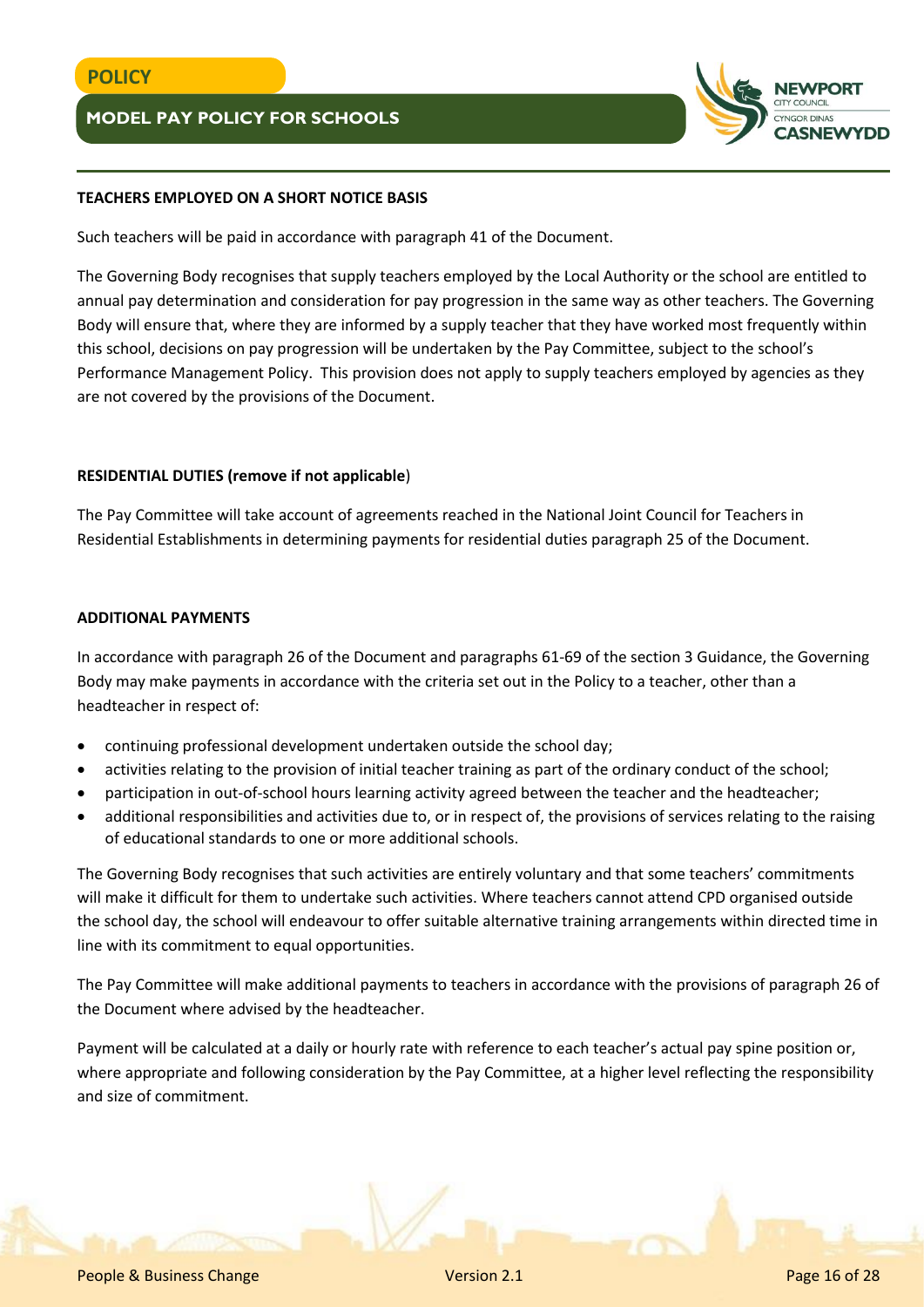

The Governing Body will not pay any honoraria to any member of the teaching staff for carrying out their professional duties as a teacher, recognising that there is no provision within the Document for the payment of bonuses or honoraria in any circumstances.

## **RECRUITMENT AND RETENTION INCENTIVE BENEFITS**

The Governing Body can award lump sum payments, periodic payments, or provide other financial assistance, support or benefits for a recruitment or retention incentive (paragraph 27 of the Document and paragraphs 70 -72 of the section 3 Guidance).

The Pay Committee will consider exercising its powers under paragraph 27 of the Document where they consider it is appropriate to do so in order to recruit or retain relevant staff. It will make clear at the outset, in writing, the expected duration of any such incentive or benefit, and the review date after which they may be withdrawn.

The Governing Body will, nevertheless, conduct an annual formal review of all such awards.

From 1 September 2014, in accordance with paragraph 27.3 of the Document, headteachers, deputy headteachers and assistant headteachers may not be awarded recruitment and retention incentives or benefits other than as reimbursement of reasonably incurred housing or relocation costs. All other recruitment and retention considerations in relation to headteacher, deputy headteacher and assistant headteachers must be taken into account when determining the pay range for the post.

Where the Governing Body currently pays a recruitment or retention incentive of benefit to a serving headteacher, deputy headteacher or assistant headteacher, awarded under a Document previous to the STPCD 2014, the Governing Body may continue to make this payment at its existing value until such time as the respective pay range is determined.

### **SALARY SACRIFICE ARRANGEMENTS**

Where the employer operates a salary sacrifice arrangement, a teacher may participate in any arrangement and his gross salary shall be reduced accordingly, in accordance with the provisions of paragraph 28 of the Document.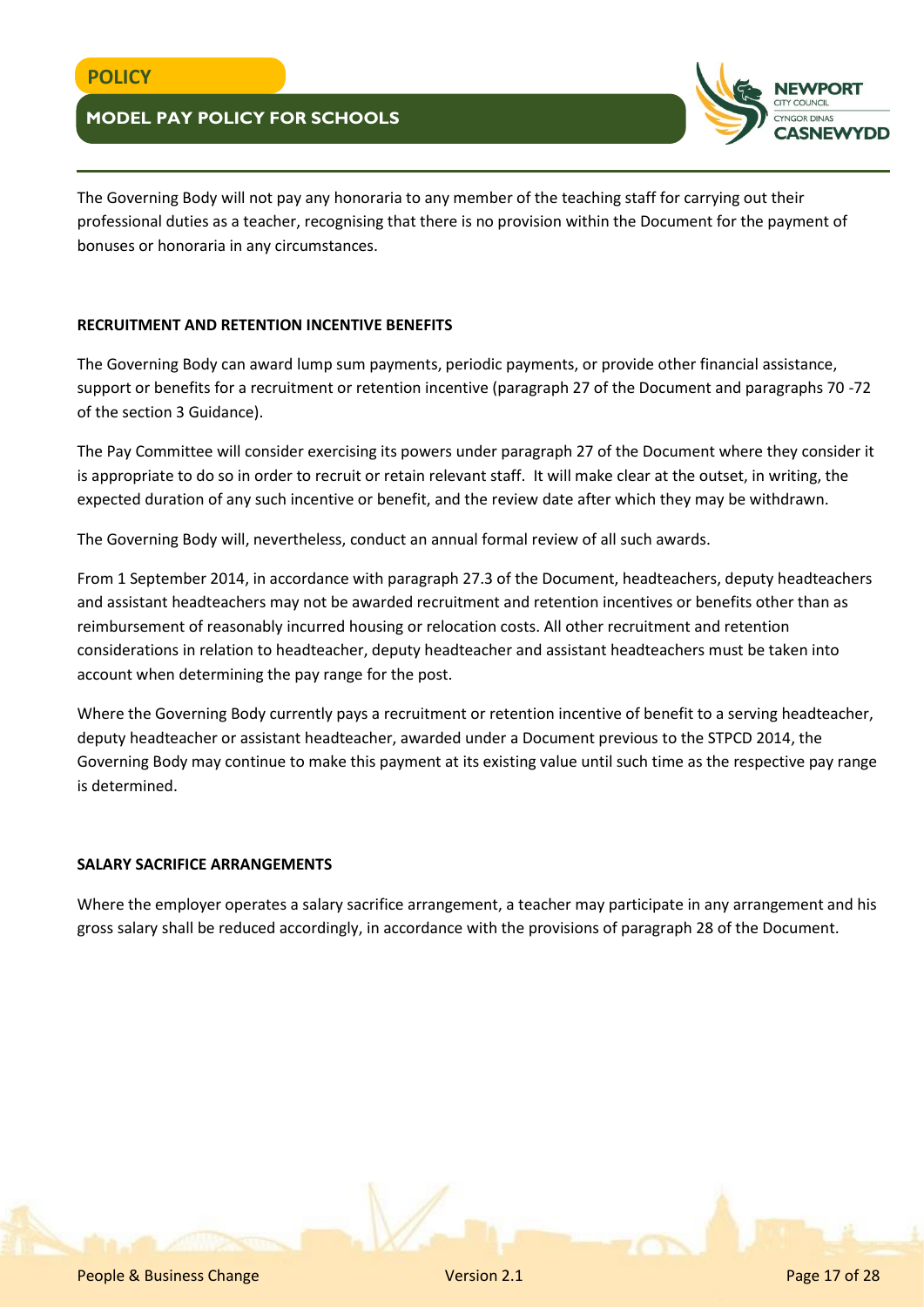

### **APPENDIX 1**

#### **PAY HEARINGS AND APPEAL PROCEDURE**

#### **STAGE ONE- THE PAY HEARING**

As part of the pay determination process, the appraiser will make a recommendation to the headteacher as required by the Performance Management process. The headteacher will then make a recommendation to the Pay Committee.

On determining a teacher's pay, the Pay Committee will write to the teacher advising them of the pay decision, the reasons for it and will, at the same time, confirm their right to make representations to the Pay Committee regarding the decision and their right to be represented by a trade union representative or a work colleague.

If the teacher wishes to make representations regarding the decision, they must do so in writing to the Pay Committee, within 10 school working days. The letter must include a statement, in sufficient detail, of the grounds of their representations. In the event that a teacher confirms that they wish to make representations the Pay Committee must then arrange to meet the teacher to hear the representations within 20 school working days. The headteacher and the appraiser (if different from the headteacher) should also be invited to the meeting, as witnesses, to clarify the basis for the original recommendation.

All parties will have the opportunity to ask questions following the presentations/representations.

The Pay Committee will reconsider the decision in private and write to the teacher to notify them of the outcome of the review and of the teacher's right of appeal to the Governing Body's Pay Review Appeals Committee and their right to be represented by a trade union representative or a work colleague.

If the teacher wishes to exercise their right of appeal, they must write to the Clerk of the Governing Body at the earliest opportunity and normally within 10 school working days, including a statement of the grounds of the appeal and sufficient details of the facts on which they will rely.

This will invoke the Second Stage of the Pay Hearings and Appeal Process

#### **STAGE TWO- THE PAY APPEAL MEETING**

On receipt of the written appeal, the Clerk to the Governing Body will convene a meeting of the Pay Appeal Committee within 20 school days of the date on which the appeal was received. The Pay Appeal Committee should consist of three governors, none of whom are employees in the school or have been previously involved in the relevant pay determination process. Both the headteacher and the appraiser may be required to attend the meeting as witnesses.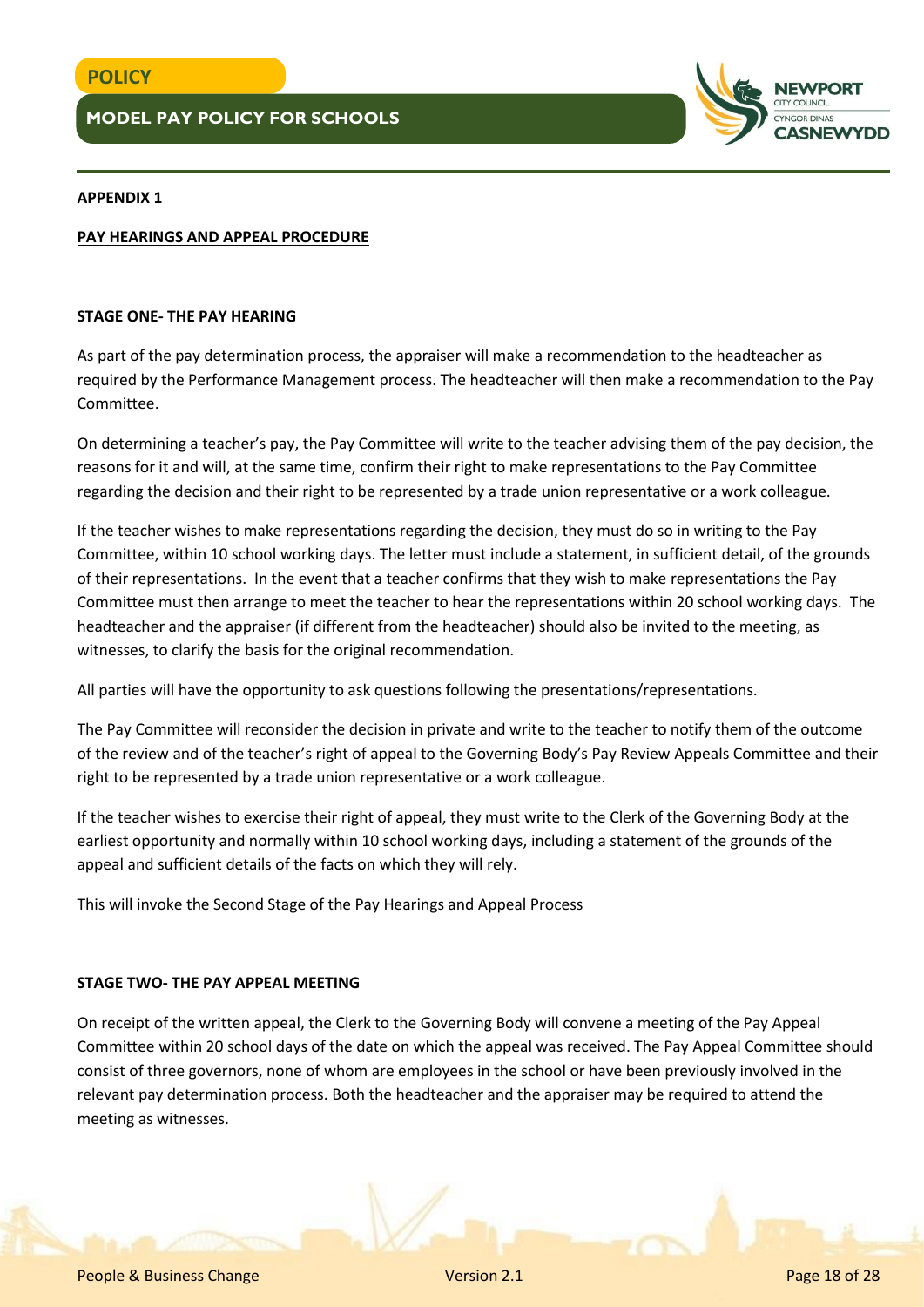

The Chair of the Pay Committee will be invited to take the Pay Appeal Committee through the procedures that were observed in arriving at their decision. Both the headteacher and the appraiser may be required to attend the meeting as witnesses. The Chair of the Pay Appeal Committee will invite the employee and/or their representative to set out their case.

All parties will have the opportunity to ask questions following the presentations/representations.

Following the conclusion of presentations by all relevant parties, the Pay Appeal Committee will then consider all the evidence in private and reach a decision. The Pay Appeal Committee will write to the teacher notifying them of their decision and the reasons for it. Other attendees at the meeting will also be notified of the decision. The decision of the Pay Appeal Committee is final.

## **FORMAT FOR STAGE ONE AND TWO: THE PAY HEARING AND THE APPEAL MEETING**

### **STAGE ONE – THE PAY HEARING**

(i) Chair of the Pay Committee will outline the process followed by the Committee in making their decision and provide the reasons for refusal of pay progression.

(ii) Employee (or their representative) will have the opportunity to question the Chair of the Pay Committee.

(iii) Employee (or their representative) will make their representations.

(iv) The Pay Committee will have the opportunity to question the employee.

(v) Headteacher/appraiser may be called upon to clarify the basis for the original recommendation.

(vi) Headteacher/appraiser may be asked questions by either the employee (or their representative) or the Pay Committee.

(vii) Employee (or their representative) will have the opportunity to sum up their case if they so wish.

(viii) Employee, their representative and the Headteacher/Appraiser will withdraw while Pay Committee considers the representations made by the employee and reaches a decision.

(ix) Employee, their representative and the Headteacher will be recalled to be given the Pay Committee's decision. The Pay Committee will either accept the representations made or confirm the original decision. If the Pay Committee determines to confirm the original decision, the employee will be advised of their right of appeal.

(x) The decision will be confirmed in writing to the employee, advising of their right of appeal where applicable.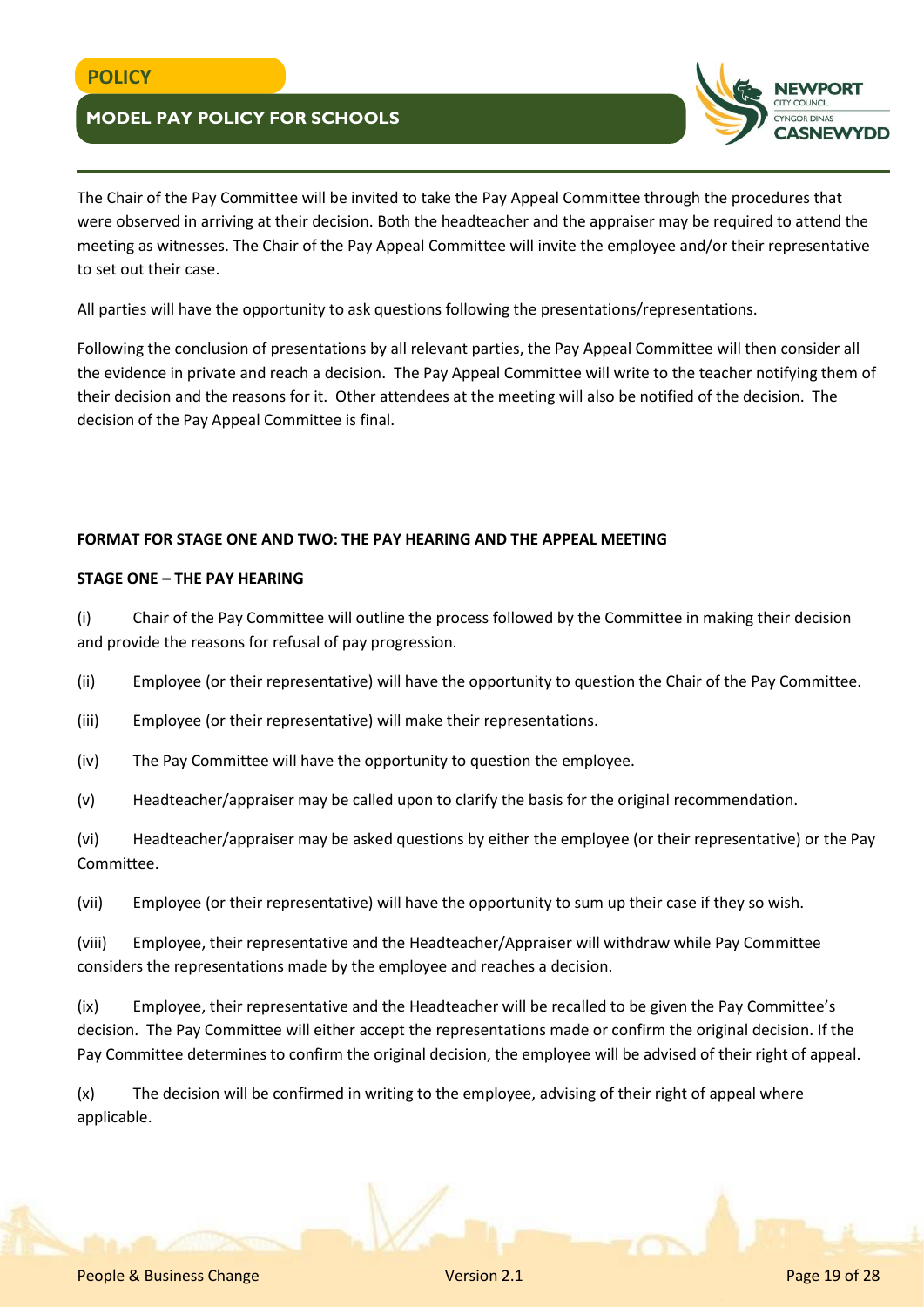

## **STAGE TWO- THE PAY APPEAL MEETING**

(i) Chair of the Pay Committee will outline the process followed in making their decision and provide reasons for refusal of pay progression

(ii) The Pay Appeal Committee and employee (or their representative) will have the opportunity to question the Chair of the Pay Committee.

(iii) Employee (or their representative) will present information regarding their appeal.

(iv) The Pay Appeal Committee and the Chair of the Pay Committee will have the opportunity to question the employee.

(v) Headteacher/appraiser may be called upon to clarify the basis for their original recommendation.

(vi) Headteacher/appraiser may be asked questions by either the employee (or their representative) or the Pay Appeals Committee.

(vii) The headteacher/appraiser will withdraw after presenting their evidence and answering any questions.

(viii) Chair of the Pay Committee and the employee (or their representative) will have the opportunity to sum up their case if they so wish.

(ix) Employee and their representative and the Chair of the Pay Committee will withdraw while the Pay Appeal Committee considers the information and reaches a decision.

(x) Employee and their representative, the headteacher and the Chair of the Pay Committee will be recalled to be given the Pay Appeal Committee's decision. If the Pay Appeal Committee determines to confirm the original decision the employee will be advised that they have no further right of appeal.

(xi) The decision will be confirmed in writing to the employee.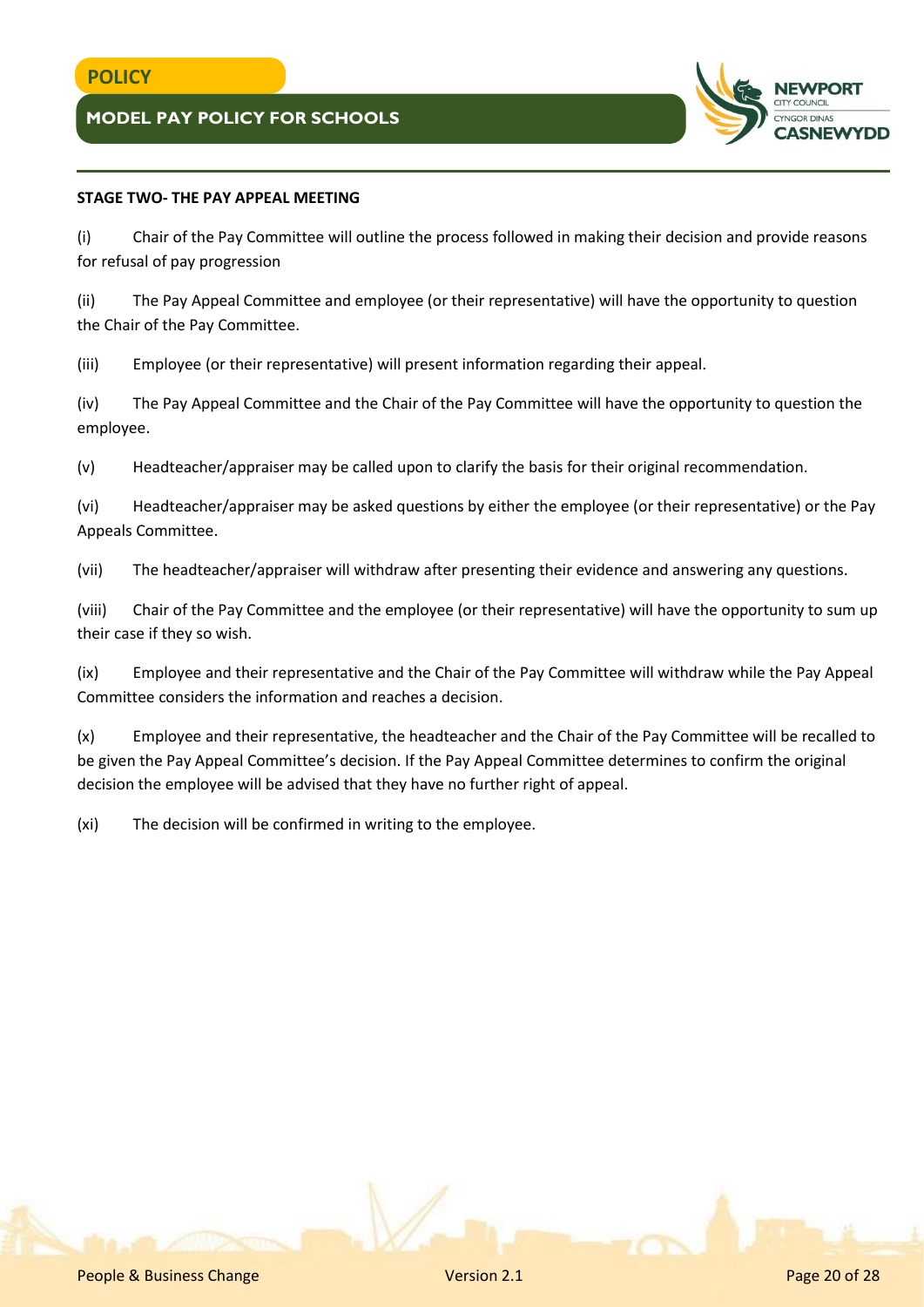

#### **APPENDIX 2**

#### **UPPER PAY RANGE PROGRESSION CRITERIA**

#### **PROFESSIONAL ATTRIBUTES**

Contribute significantly, where appropriate, to implementing workplace policies and practice and to promoting collective responsibility for their implementation.

#### **PROFESSIONAL KNOWLEDGE AND UNDERSTANDING**

Have an extensive knowledge and understanding of how to use and adapt a range of teaching, learning and behaviour management strategies, including how to personalise learning to provide opportunities for all learners to achieve their potential.

Have an extensive knowledge and well-informed understanding of the assessment requirements and arrangements for the subjects/curriculum areas they teach, including those related to public examinations and qualifications.

Have up-to-date knowledge and understanding of the different types of qualifications and specifications and their suitability for meeting learners' needs.

Have a more developed knowledge and understanding of their subjects/curriculum areas and related pedagogy including how learning progresses within them.

Have sufficient depth of knowledge and experience to be able to give advice on the development and wellbeing of children and young people.

#### **PROFESSIONAL SKILLS**

Be flexible, creative and adept at designing learning sequences within lessons and across lessons that are effective and consistently well-matched to learning objectives and the needs of learners and which integrate recent developments, including those relating to subject/curriculum knowledge.

Have teaching skills which lead to learners achieving well relative to their prior attainment, making progress as good as, or better than, similar learners nationally.

Promote collaboration and work effectively as a team member.

Contribute to the professional development of colleagues through coaching and mentoring, demonstrating effective practice, and providing advice and feedback.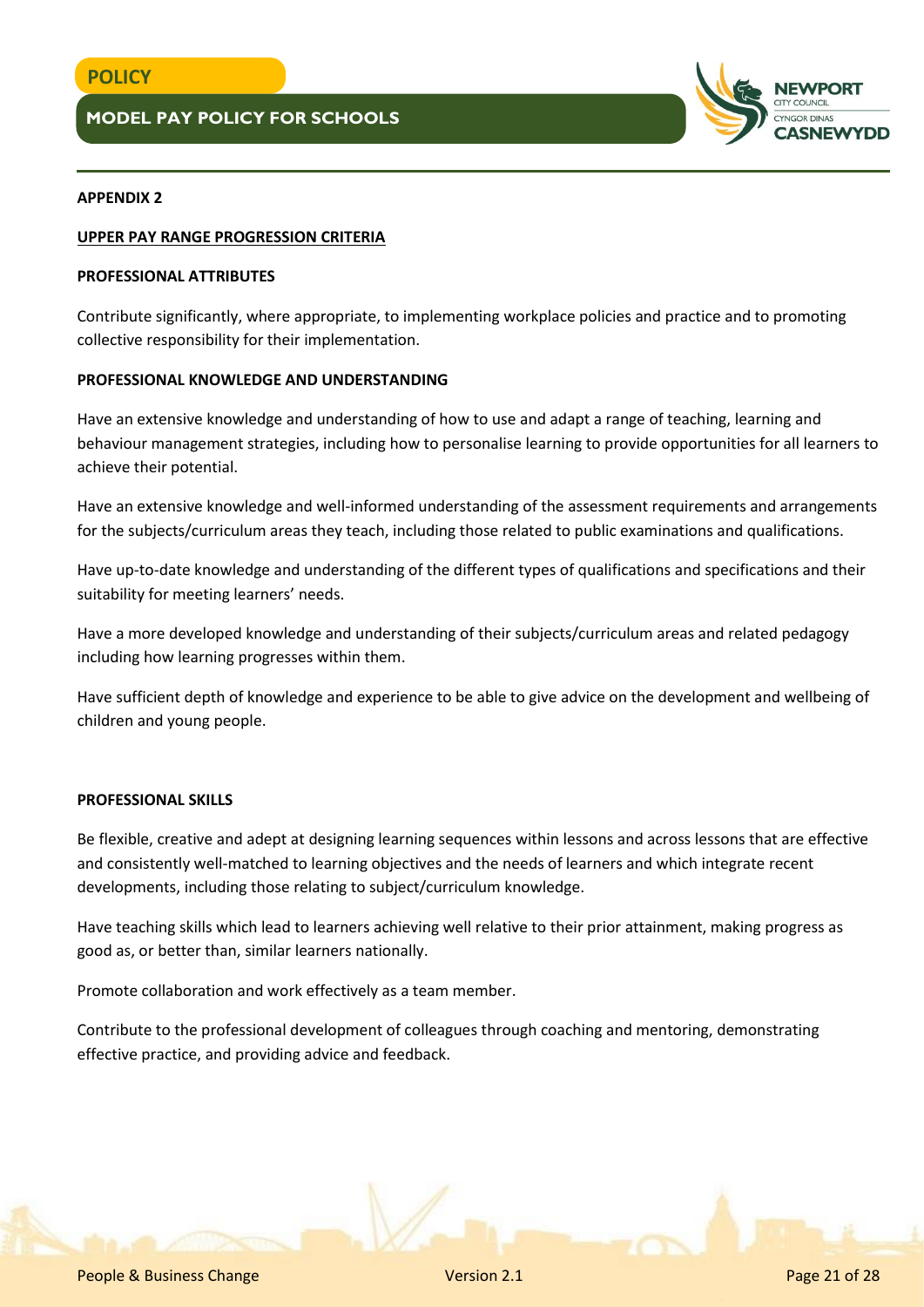

### **APPENDIX 3**

**UPPER PAY RANGE APPLICATION FORM**

**TEACHER'S DETAILS:**

Name \_\_\_\_\_\_\_\_\_\_\_\_\_\_\_\_\_\_\_\_\_\_\_\_\_\_\_\_\_\_\_\_\_\_\_\_\_\_\_\_\_\_\_\_\_\_\_\_\_\_\_

Post  $\overline{\phantom{a}}$ 

### **PERFORMANCE MANAGEMENT/APPRAISAL DETAILS:**

Years covered by planning/review statements Schools covered by planning/review statements

### **DECLARATION:**

I confirm that at the date of this request for assessment to cross the threshold I meet the eligibility criteria and I submit performance management/appraisal planning and review statements covering the relevant period.

| Applicant's signature |  |
|-----------------------|--|
|                       |  |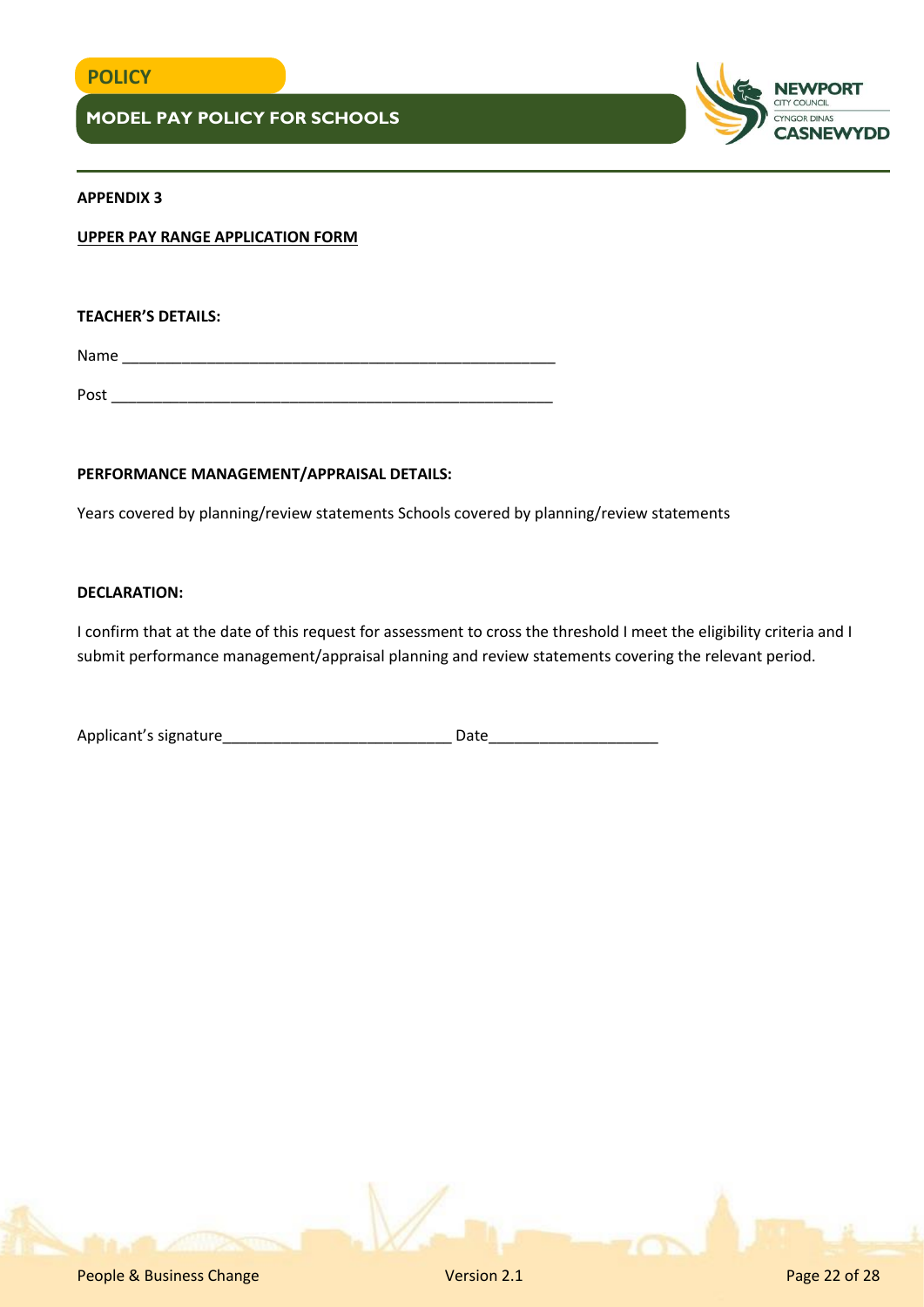

## **APPENDIX 4**

## **PAY REFERENCE POINTS**

| LEADERSHIP GROUP PAY RANGE |                 | 1.9.2019(f) |
|----------------------------|-----------------|-------------|
|                            | L1              | 41,065      |
|                            | L2              | 42,093      |
|                            | L3              | 43,144      |
|                            | $\mathsf{L}4$   | 44,218      |
|                            | L5              | 45,319      |
|                            | L6              | 46,457      |
|                            | L7              | 47,707      |
|                            | $\mathsf{L8}$   | 48,808      |
|                            | $\mathsf{L}9$   | 50,026      |
|                            | L10             | 51,311      |
|                            | L11             | 52,643      |
|                            | L12             | 53,856      |
|                            | L13             | 55,202      |
|                            | L14             | 56,579      |
|                            | L15             | 57,986      |
|                            | L16             | 59,528      |
|                            | L17             | 60,895      |
|                            | $L18*$          | 61,808      |
|                            | L18             | 62,426      |
|                            | L <sub>19</sub> | 63,975      |
|                            | L20             | 65,561      |

People & Business Change Version 2.1 Page 23 of 28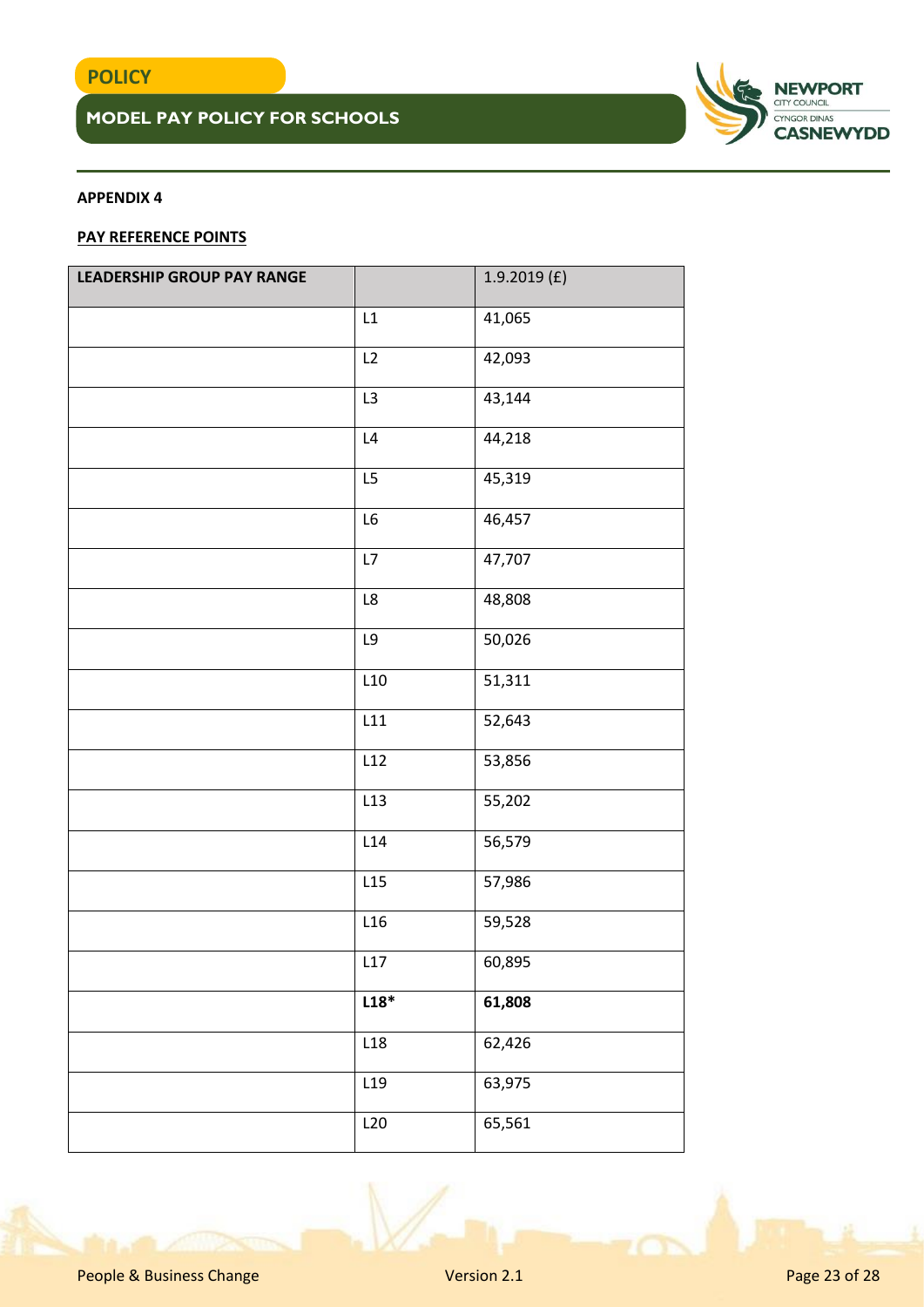

| $L21*$ | 66,517  |
|--------|---------|
| L21    | 67,183  |
| L22    | 68,851  |
| L23    | 70,556  |
| $L24*$ | 71,590  |
| L24    | 72,306  |
| L25    | 74,103  |
| L26    | 75,936  |
| $L27*$ | 77,048  |
| L27    | 77,818  |
| L28    | 79,748  |
| L29    | 81,723  |
| L30    | 83,757  |
| $L31*$ | 84,976  |
| L31    | 85,826  |
| L32    | 87,960  |
| L33    | 90,145  |
| L34    | 92,373  |
| $L35*$ | 93,732  |
| L35    | 94,669  |
| L36    | 97,013  |
| L37    | 99,424  |
| L38    | 101,885 |
| $L39*$ | 103,334 |
|        |         |

People & Business Change Version 2.1 Page 24 of 28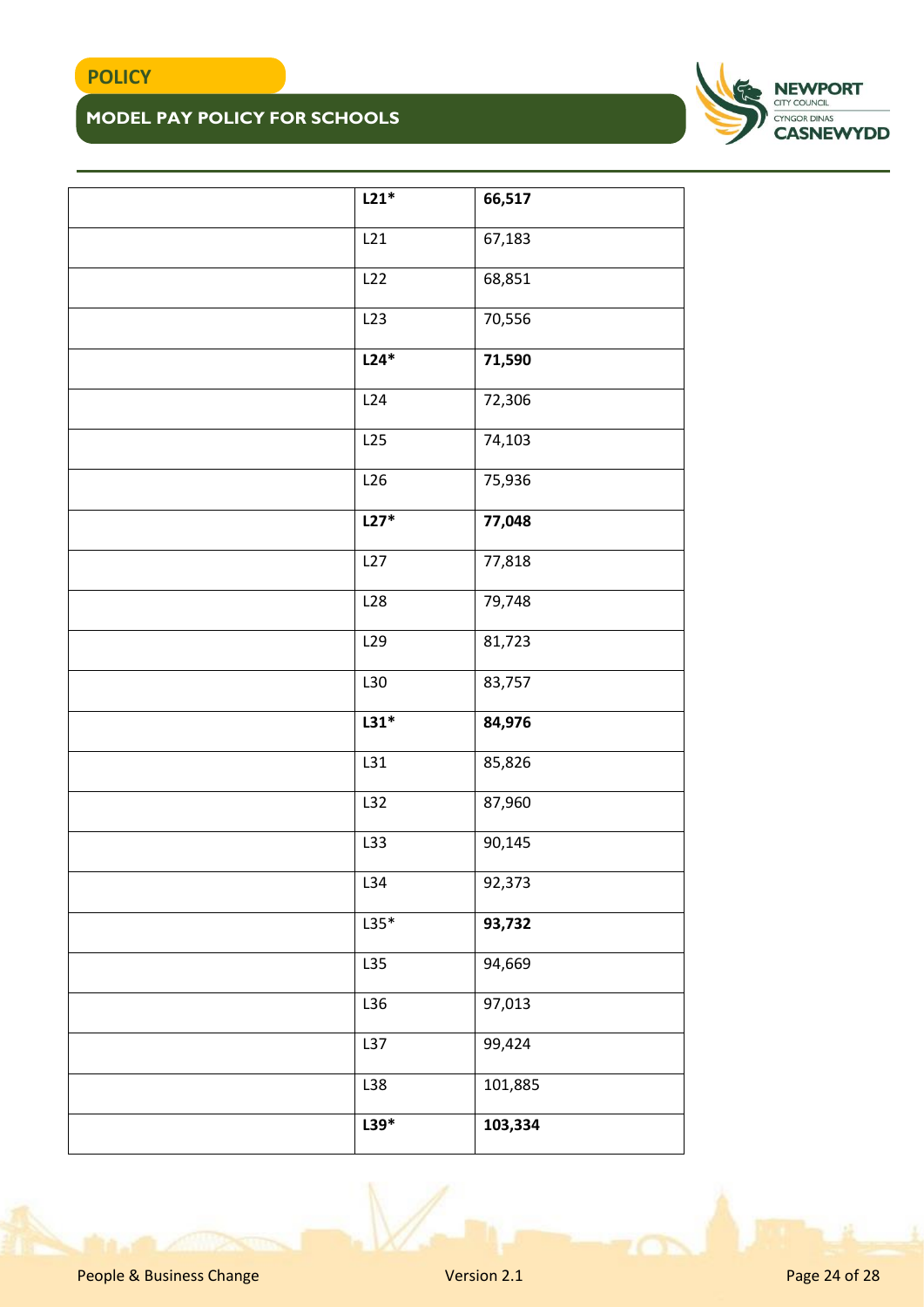

| L39 | 104,368 |
|-----|---------|
| L40 | 106,972 |
| L41 | 109,644 |
| L42 | 112,392 |
| L43 | 114,060 |

\* These points and point 43 are the maximum salaries for the eight head teacher group ranges

### **CLASSROOM TEACHERS**

| Main pay range         |         |
|------------------------|---------|
| Main pay point 1       | £24,906 |
| Main pay point 2       | £26,041 |
| Main pay point 3       | £28,133 |
| Main pay point 4       | £30,299 |
| Main pay point 5       | £32,686 |
| Main pay point 6       | £35,971 |
| <b>Upper pay range</b> |         |
| Upper pay point 1      | £37,654 |
| Upper pay point 2      | £39,050 |
| Upper pay point 3      | £40,490 |

## **UNQUALIFIED TEACHERS**

| Main pay point 1 | £17,682 |  |
|------------------|---------|--|
|                  |         |  |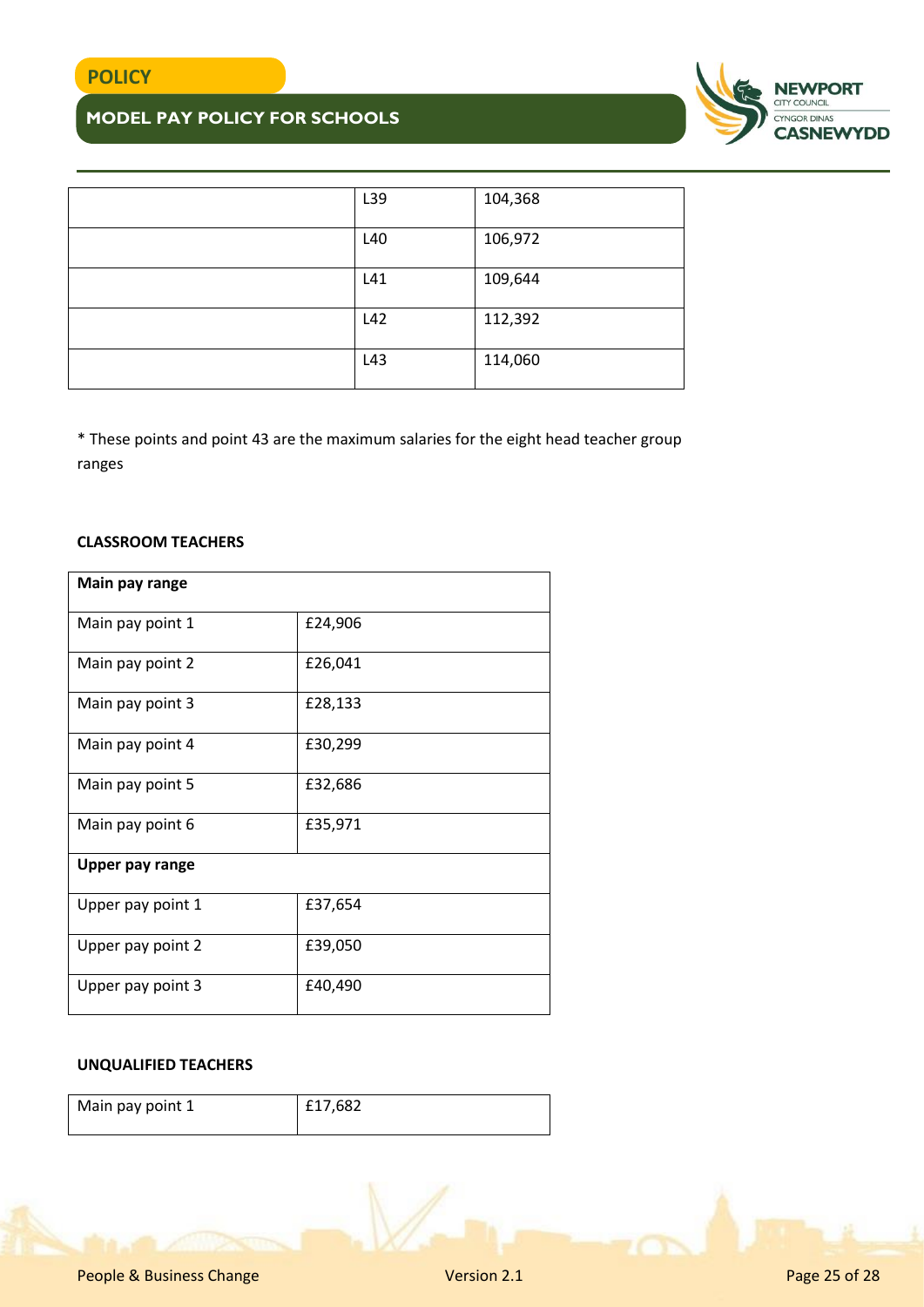

| Main pay point 2 | £19,739 |
|------------------|---------|
| Main pay point 3 | £21,794 |
| Main pay point 4 | £23,851 |
| Main pay point 5 | £25,909 |
| Main pay point 6 | £27,965 |

#### **LEADING PRACTITIONERS PAY RANGE**

The minimum and maximum range for a Leading Practitioner post is £41,267 to £62,735.

#### **TEACHING AND LEARNING RESPONSIBILITY PAYMENTS**

The minimum and maximum range for a TLR 1 is £8,069 to £13,654

The minimum and maximum range for a TLR 2 is £2,796 to £6,829

The minimum and maximum range for a TLR 3 is £555 to £2,757

Before awarding any TLR 1 or TLR 2 payment, the Governing Body must be satisfied that the teacher's duties include a significant responsibility that is not required of all classroom teachers and that:

- a) is focused on teaching and learning;
- b) requires the exercise of a teacher's professional skills and judgement;
- c) requires the teacher to lead, manage and develop a subject or curriculum area;
- or to lead and manage pupil development across the curriculum;

d) has an impact on the educational progress of pupils other than the teacher's assigned classes or groups of pupils; and

e) involves leading, developing and enhancing the teaching practice of other staff.

In addition, before awarding a TLR1 payment, the Governing Body must be satisfied that the significant responsibility referred to above includes line management responsibility for a significant number of people.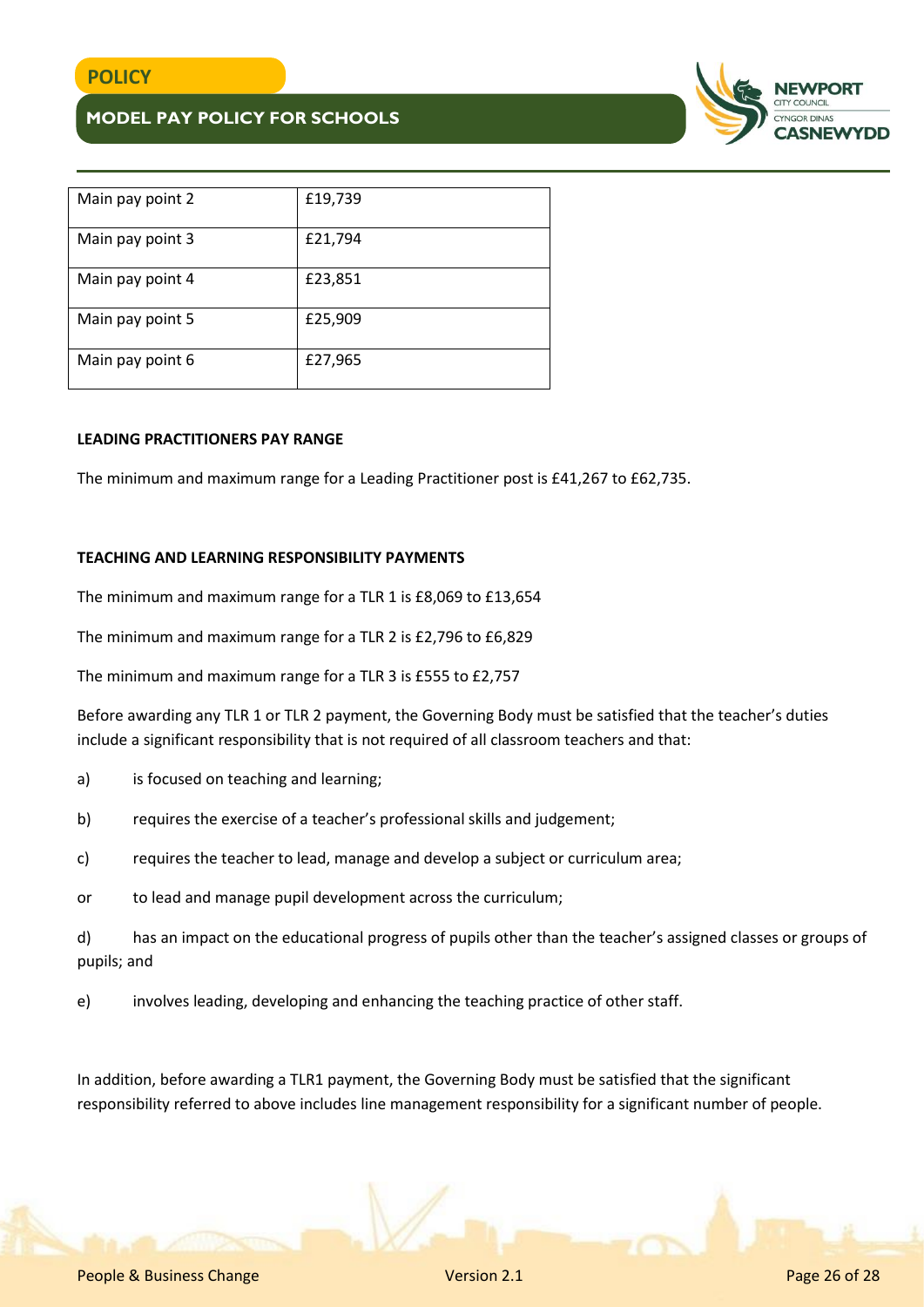

The TLR levels and values within the school are included under the Teaching and Learning Responsibility section of the Policy.

#### **SPECIAL EDUCATIONAL NEEDS ALLOWANCES**

The minimum and maximum range for a Special Educational Needs allowance is £2,209 to £4,359